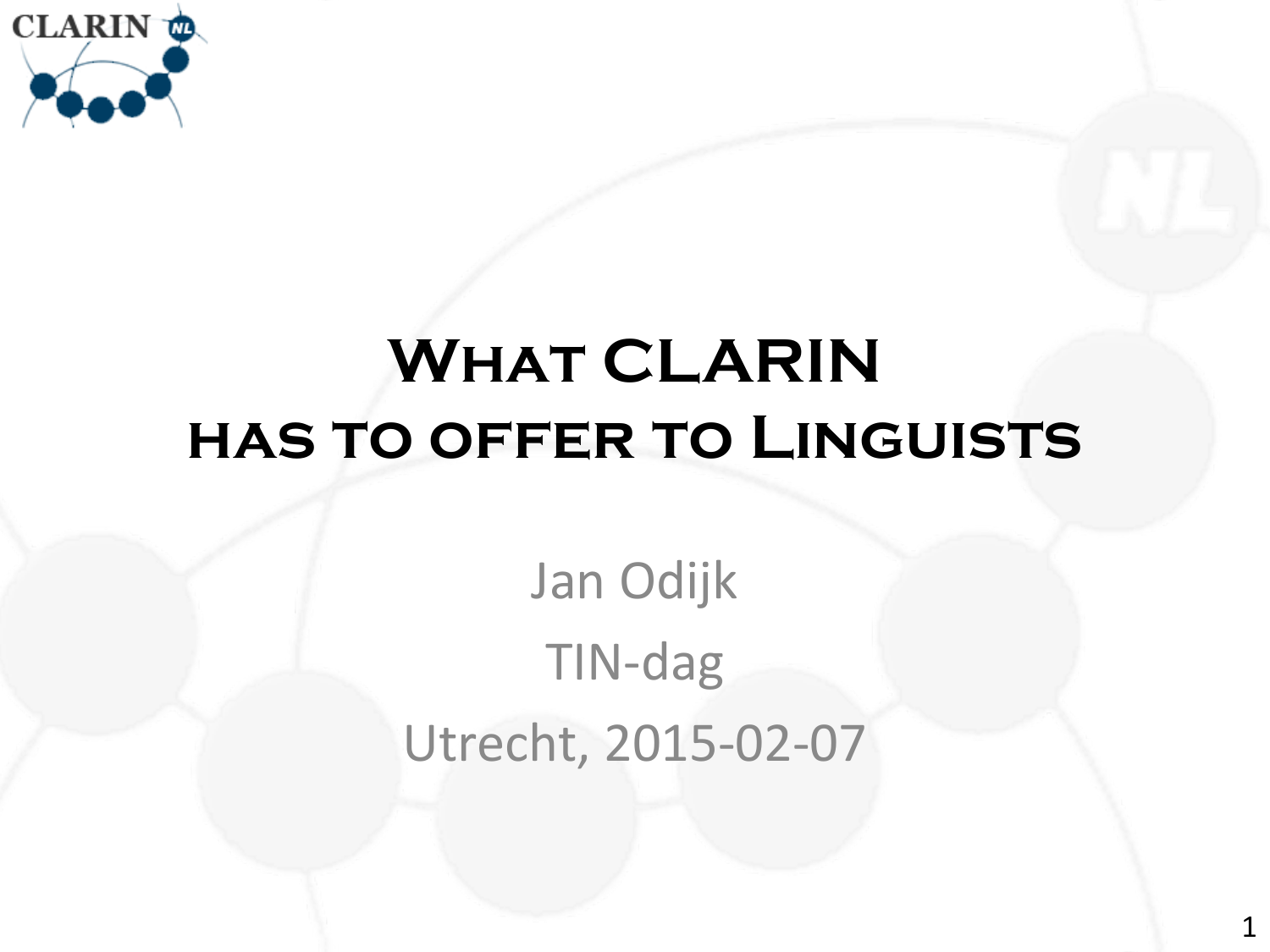

#### **Overview**

- What is CLARIN?
- What CLARIN has to offer to linguists
- How you can learn to use the functionality offered
- Current Status and Near Future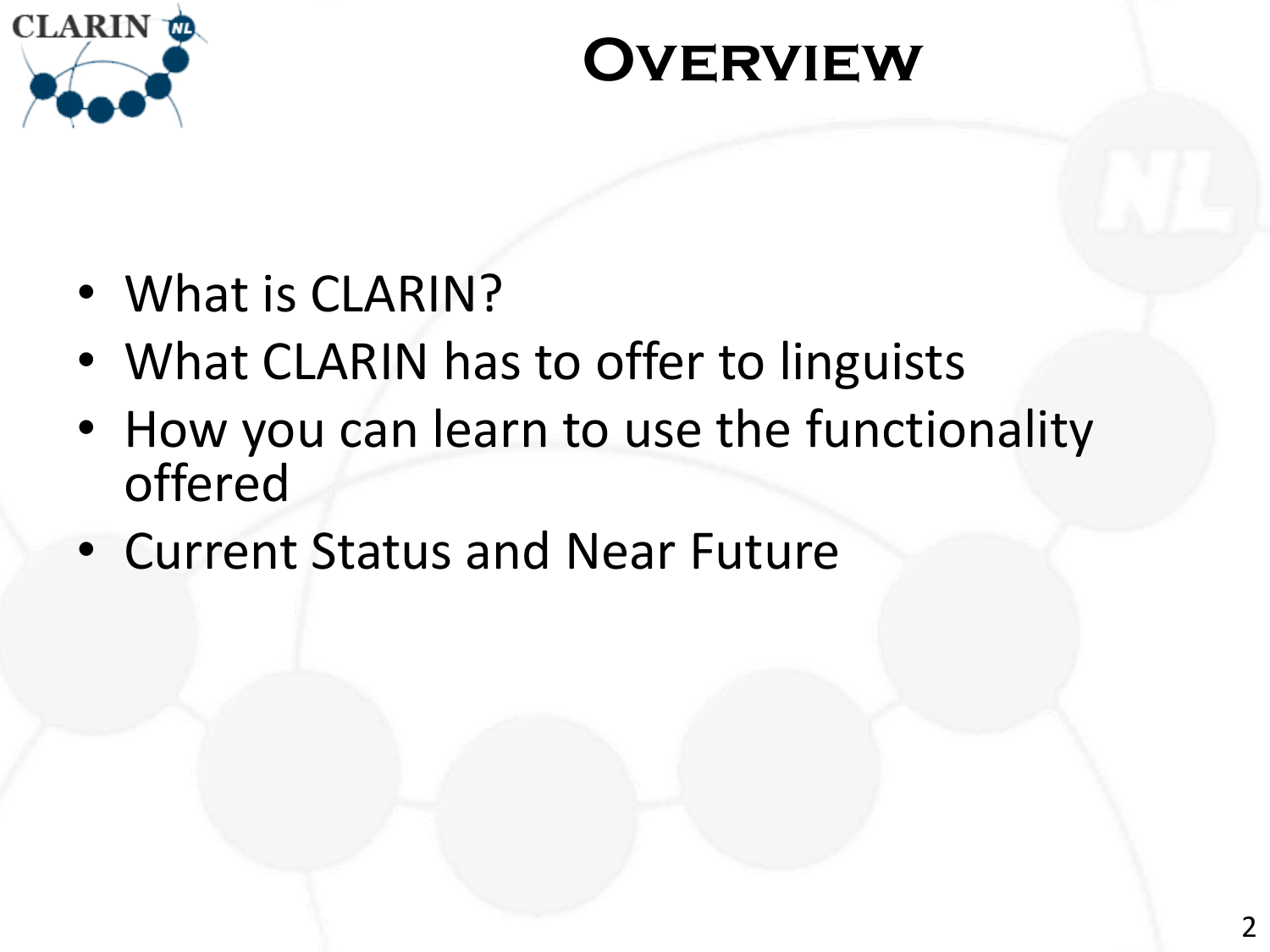

#### **Overview**

#### **What is CLARIN?**

- What CLARIN has to offer to linguists
- How you can learn to use the functionality offered
- Current Status and Near Future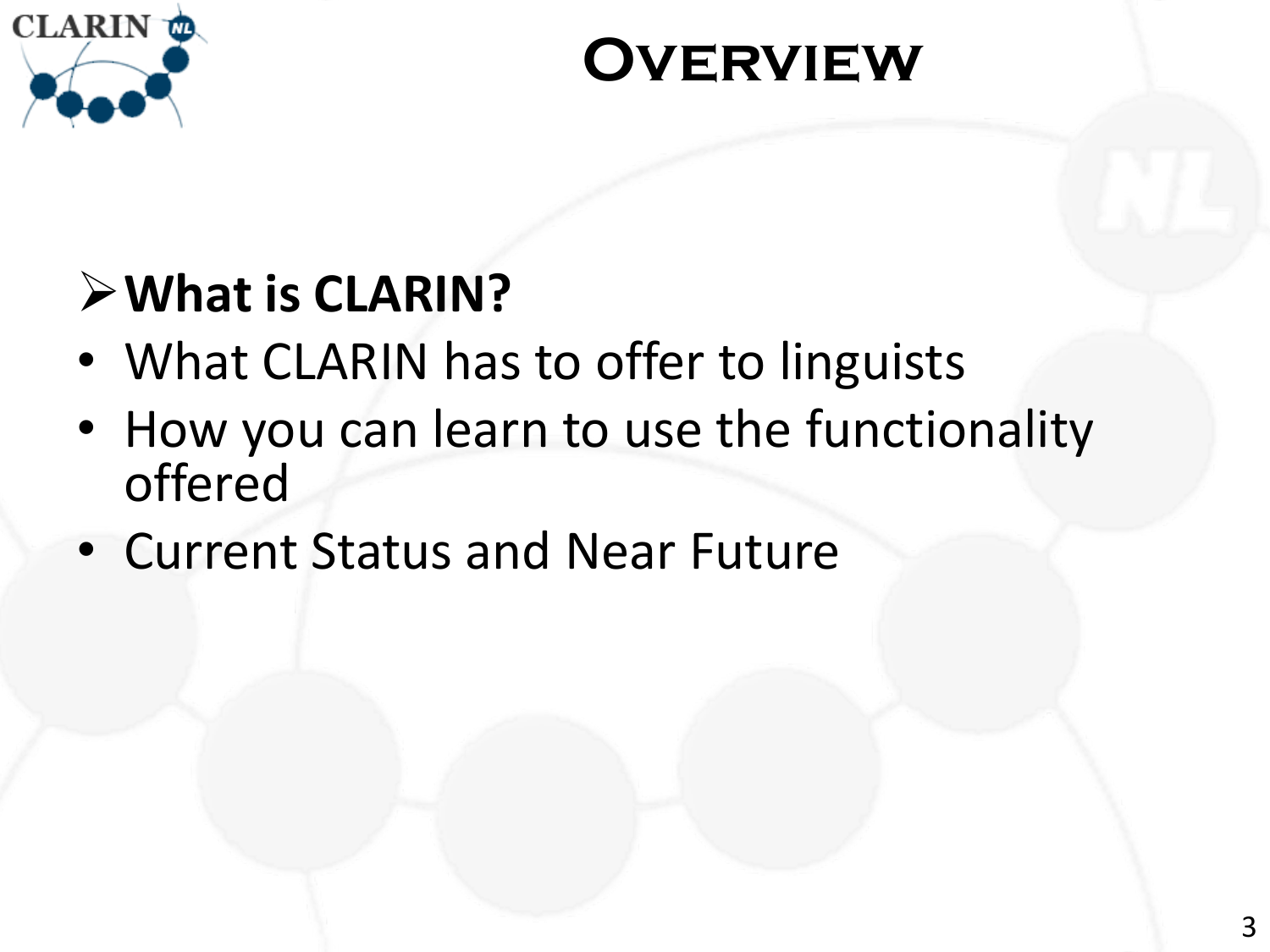

# **CLARIN Infrastructure**

- A **research infrastructure** for **humanities researchers** who work with digital **language resources**
	- **Research infrastructure:** facilities, resources and related services used by the scientific community to conduct top-level research
	- **Humanities researchers:** here focus on **linguists**
	- **Language resources:** lexicons, corpora, databases, …; text, audio, video, ….
	- **Language** in various functions: object of inquiry, component of identity, means of communication, carrier of cultural content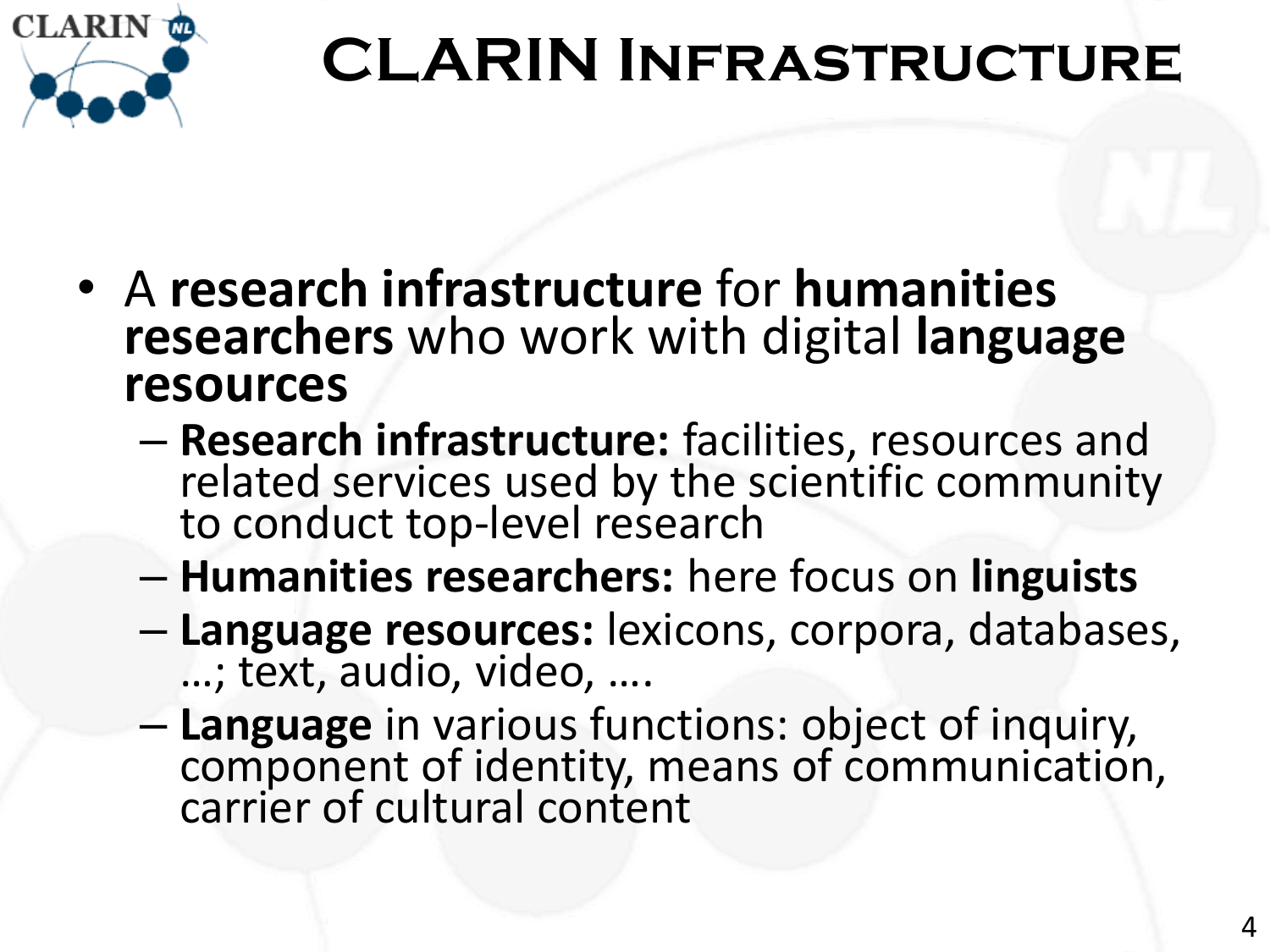

# **CLARIN Infrastructure**

- The CLARIN infrastructure
	- Is distributed: implemented in a network of CLARIN centres
	- Is virtual: it provides services electronically (via the internet)
- The CLARIN infrastructure
	- Is still under construction
		- Highly incomplete
		- Fragile in some respects
	- But you can use many parts already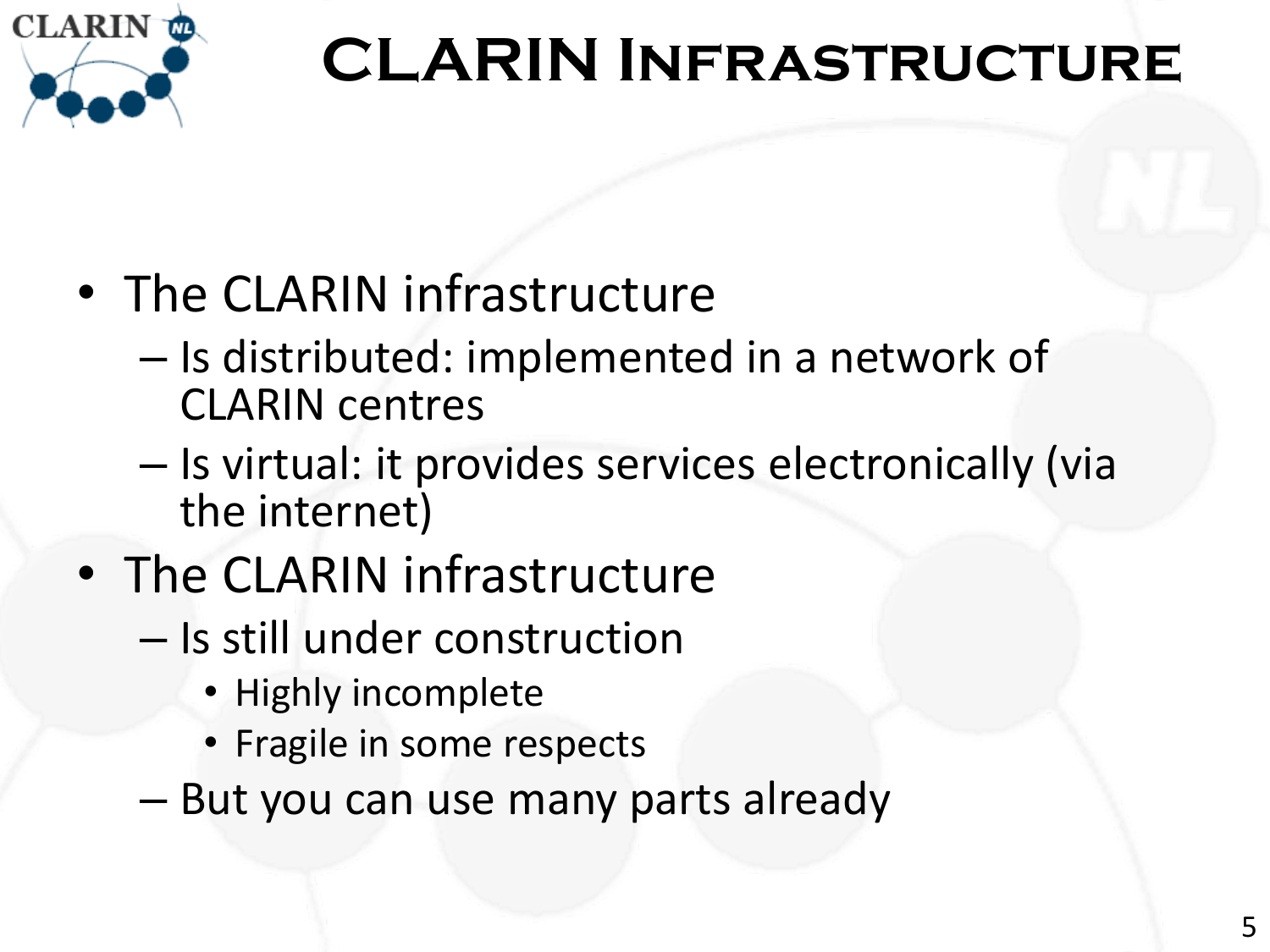

# **CLARIN in Europe**

- Prepared by **CLARIN** preparatory project (2008-2011) – coordinated by Utrecht University
- From Feb 2012 coordinated by CLARIN ERIC, hosted by the Netherlands
	- [ERIC:](http://ec.europa.eu/research/infrastructures/index_en.cfm?pg=eric) a legal entity at the European level specifically for research infrastructures
	- 12 ERIC members (=countries), 1 observer, and growing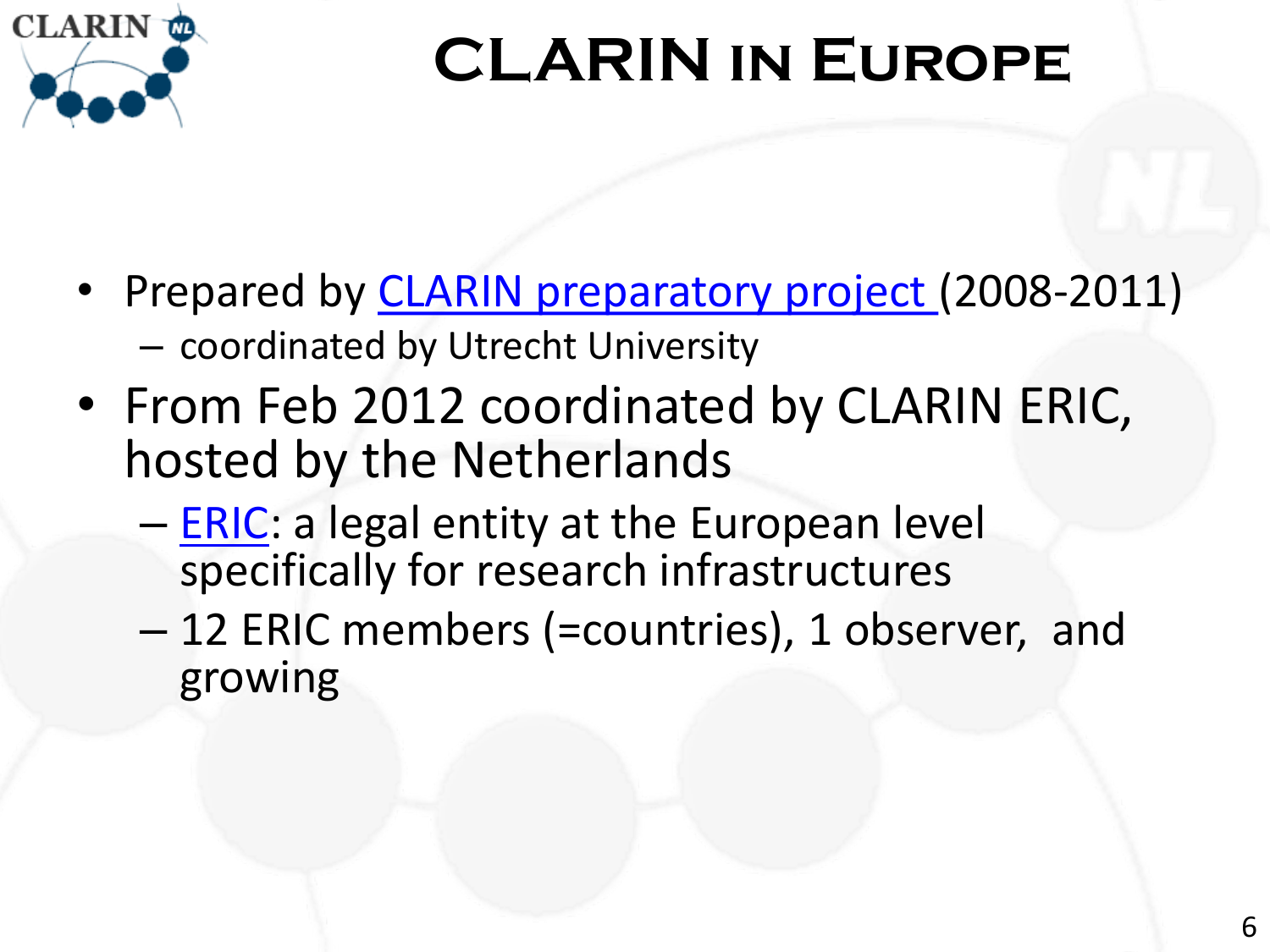

#### **Overview**

#### • What is CLARIN?

#### **What CLARIN has to offer to linguists**

- How you can learn to use the functionality offered
- Current Status and Near Future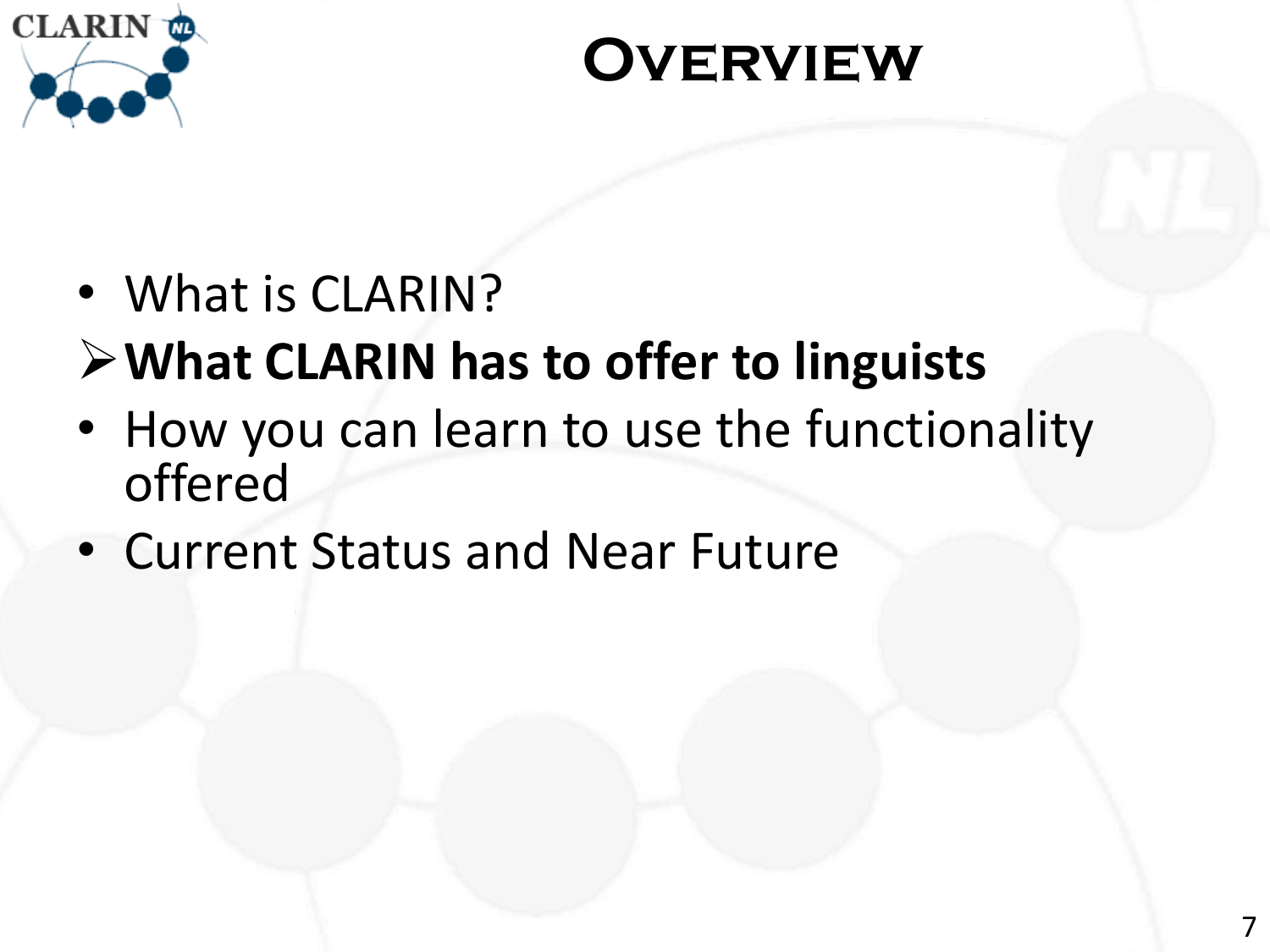

# **CLARIN Infrastructure**

#### • CLARIN-NL

- Has set up a network of centres that offer access to data, tools and services
- Has adapted existing data and tools to improve interoperability
- Has created new easy and user-friendly tools for exploring, searching, analysing, visualising and enriching data
- Has not created any new data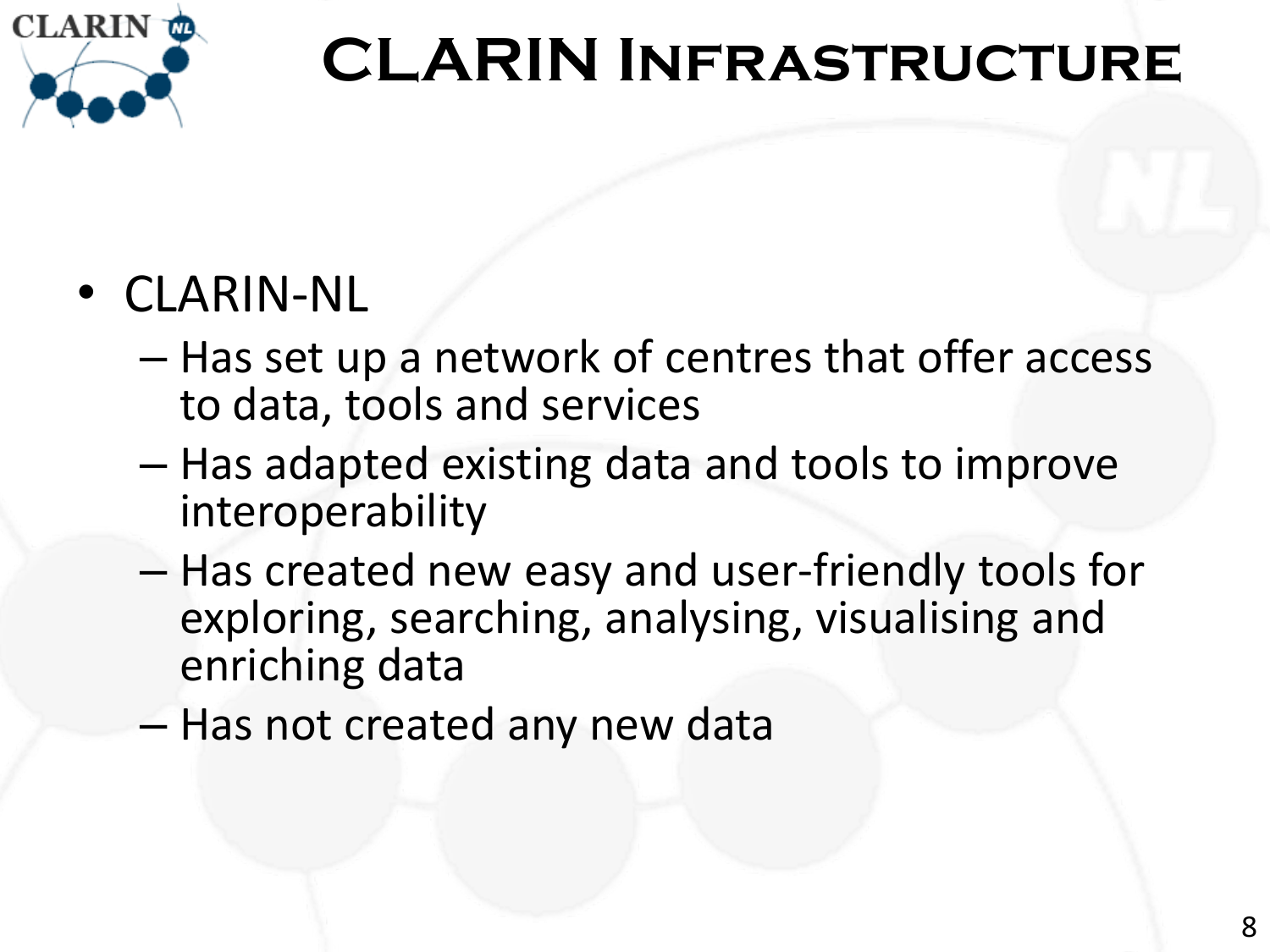

# **CLARIN Infrastructure**

#### • CLARIN offers

- Applications to search for data and tools
- Facilities to store data and tools in a sustainable manner and make them available to the whole research community
- Access to data and tools, and facilities to apply tools to data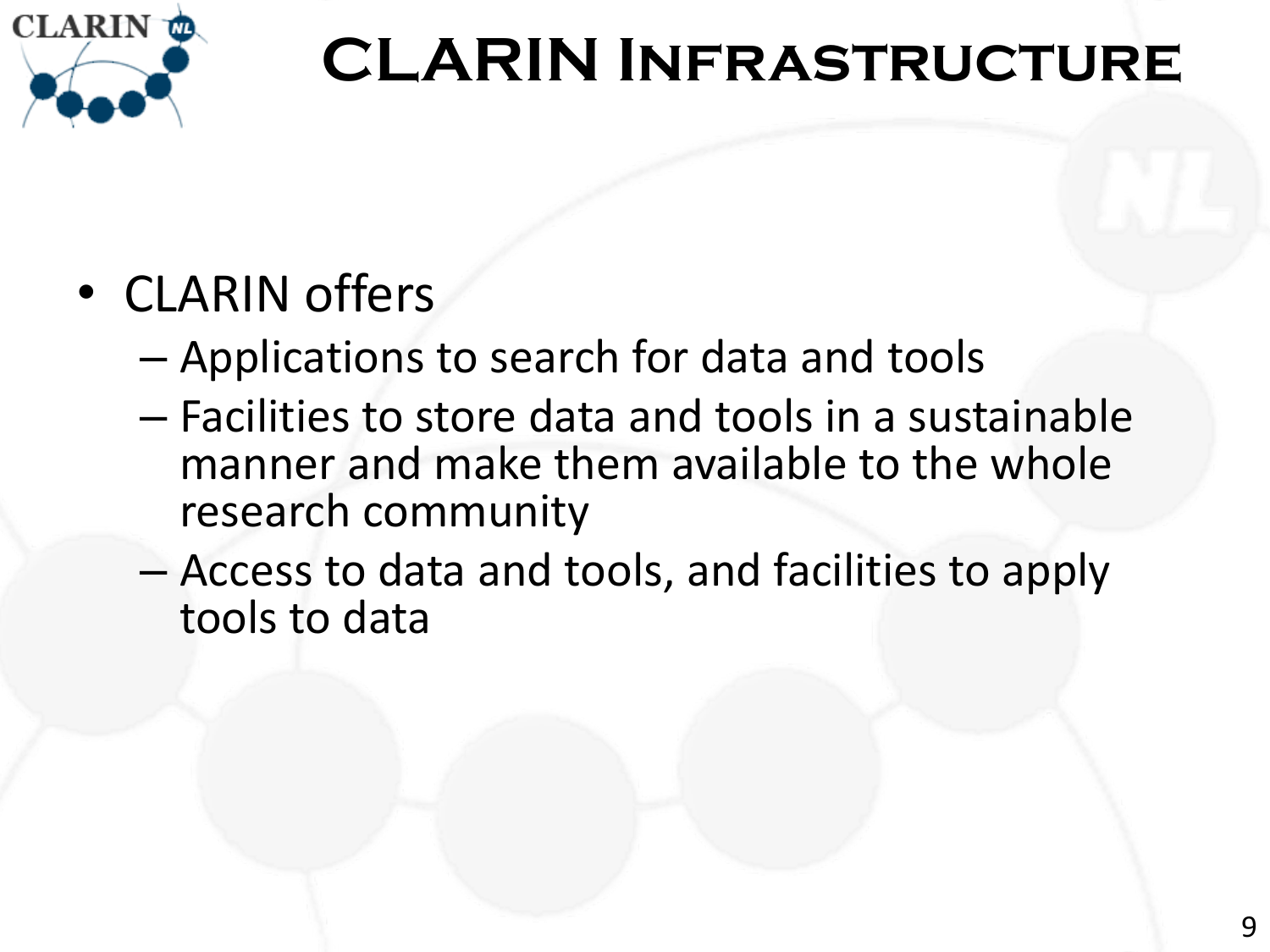

# **SEARCH FOR DATA AND TOOLS**

- <span id="page-9-0"></span>• CLARIN-NL Portal: [http://portal.clarin.nl](http://portal.clarin.nl/)
	- Faceted search in data and services created by CLARIN-NL
		- Search by [research domain,](#page-27-0) [language](#page-28-0), [tool task](#page-29-0), linguistic annotation and several other facets
	- Links to search facilities in the whole CLARIN infrastructure
	- And much more….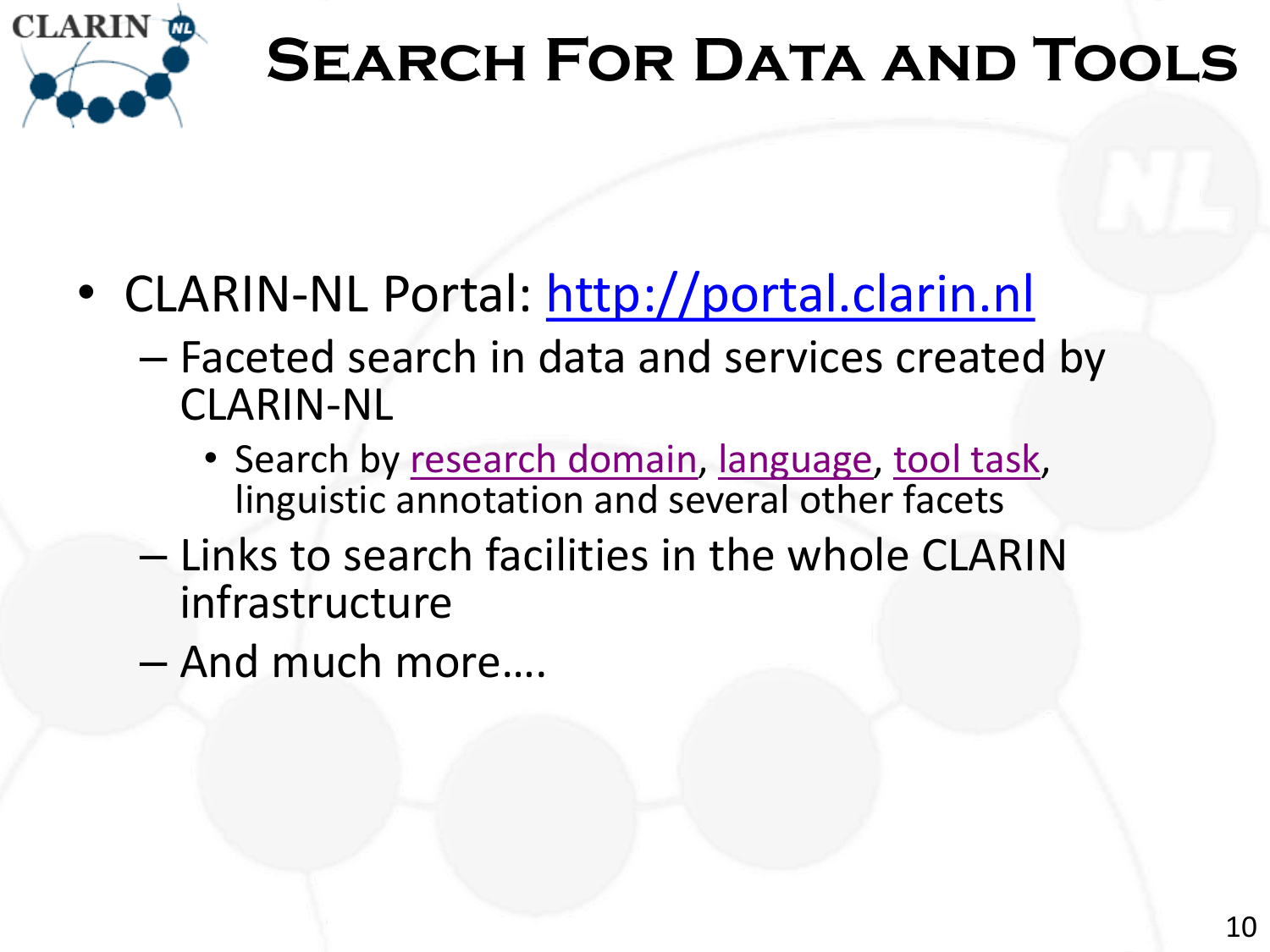

# **STORING DATA AND TOOLS**

- Facilities for YOUR research data and tools
	- To make them CLARIN-compatible
	- to create `metadata' for them
	- to make them visible and accessible in CLARIN
	- to securely store them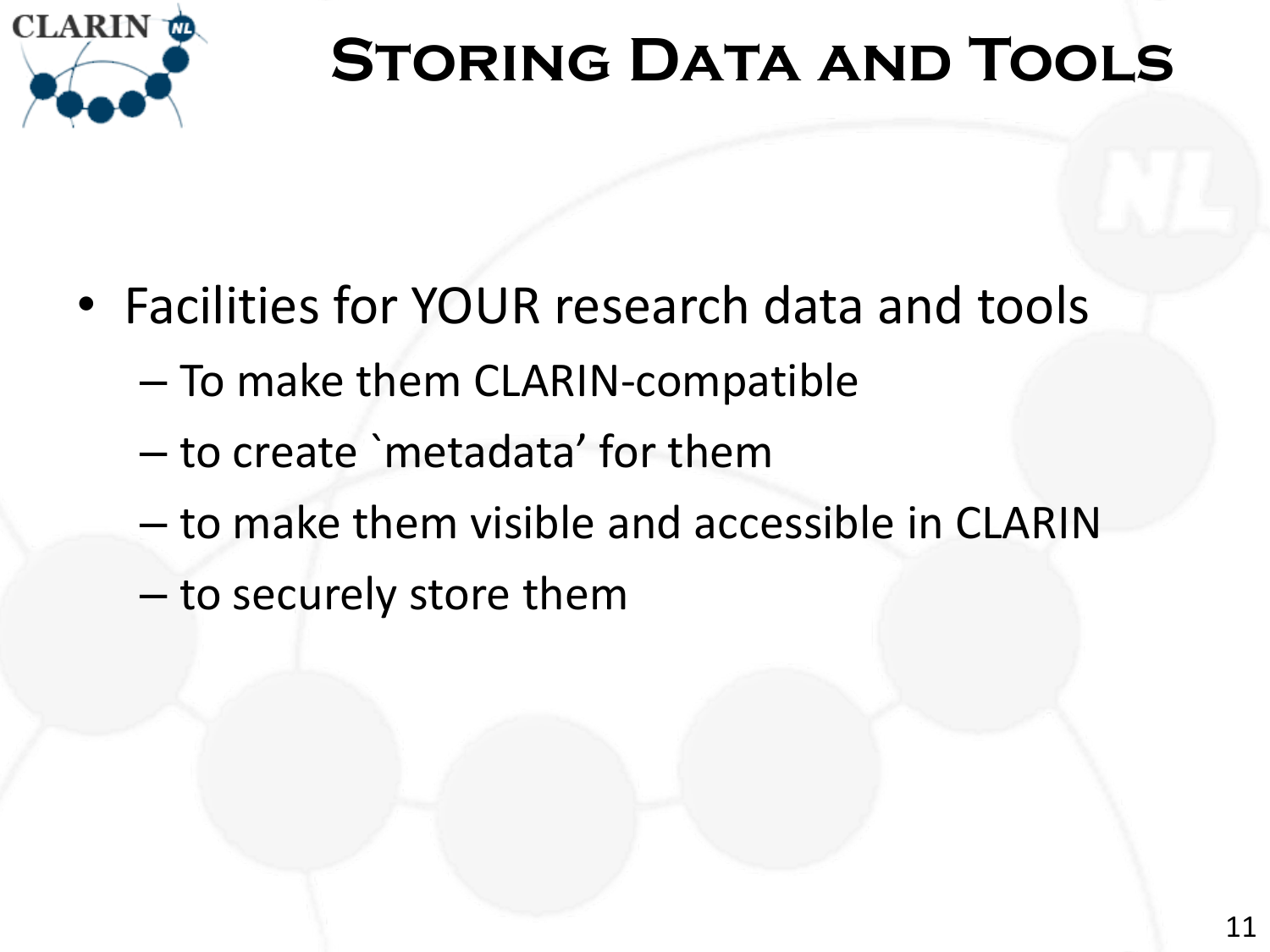

# **Data and Tool Types**

- CLARIN-NL Linguistics
	- [Lexical Data](#page-25-0)
	- [Linguistically Annotated Corpora](#page-26-0)
	- Search in Lexical data
	- Search in Linguistically Annotated Corpora
	- Tools for Enriching Your Own data
	- Tools for searching in your enriched data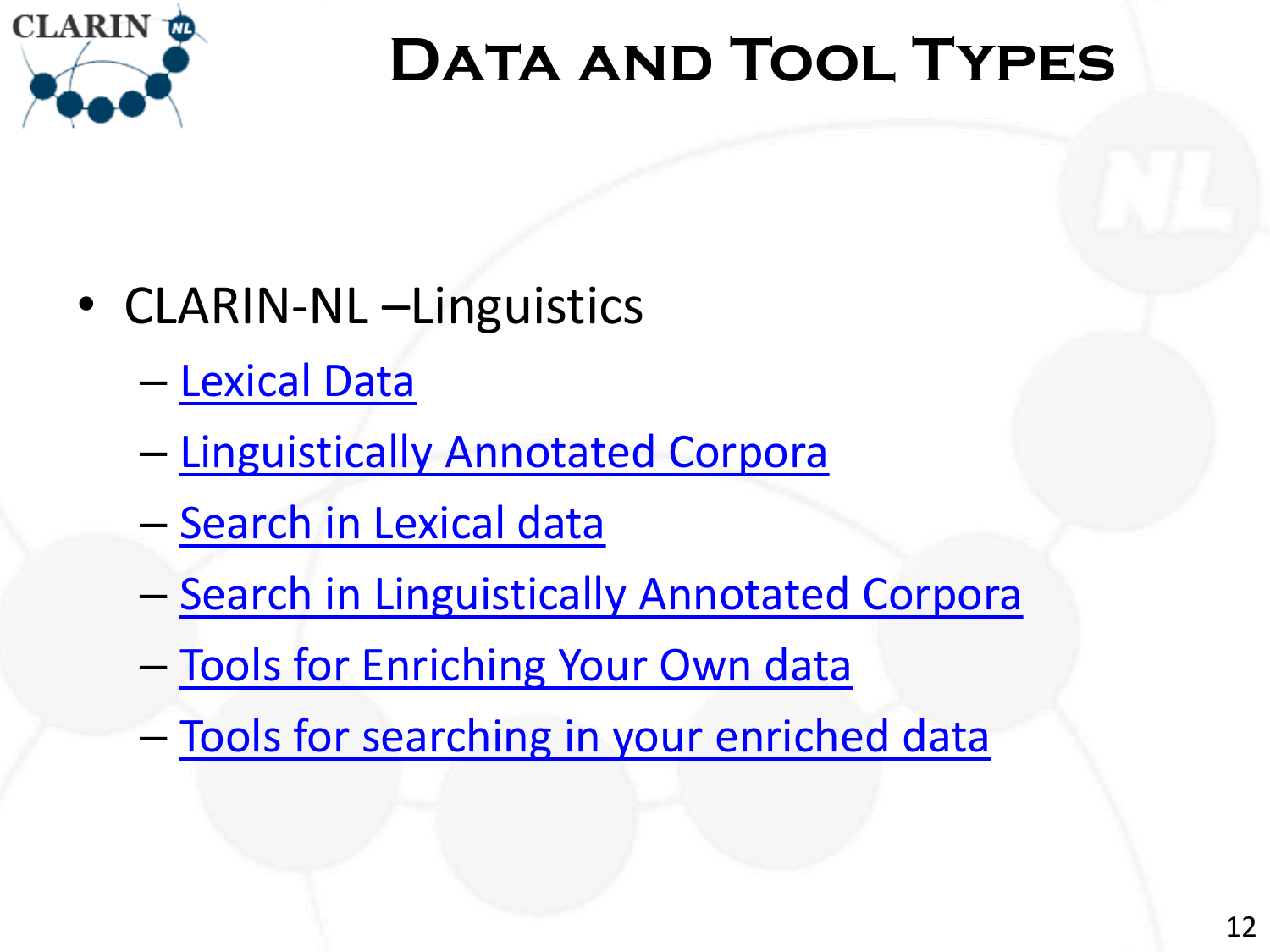

- [Interface](http://cornetto.inl.nl/cornetto/cornetto.html) to the Cornetto lexical semantic database
	- Combination of WordNet and ReferentieBestand **Nederlands**
	- Search for
		- words,
		- their grammatical and semantic properties
		- Relations between meanings of words (synonymy, hyponomy, antonymy, etc..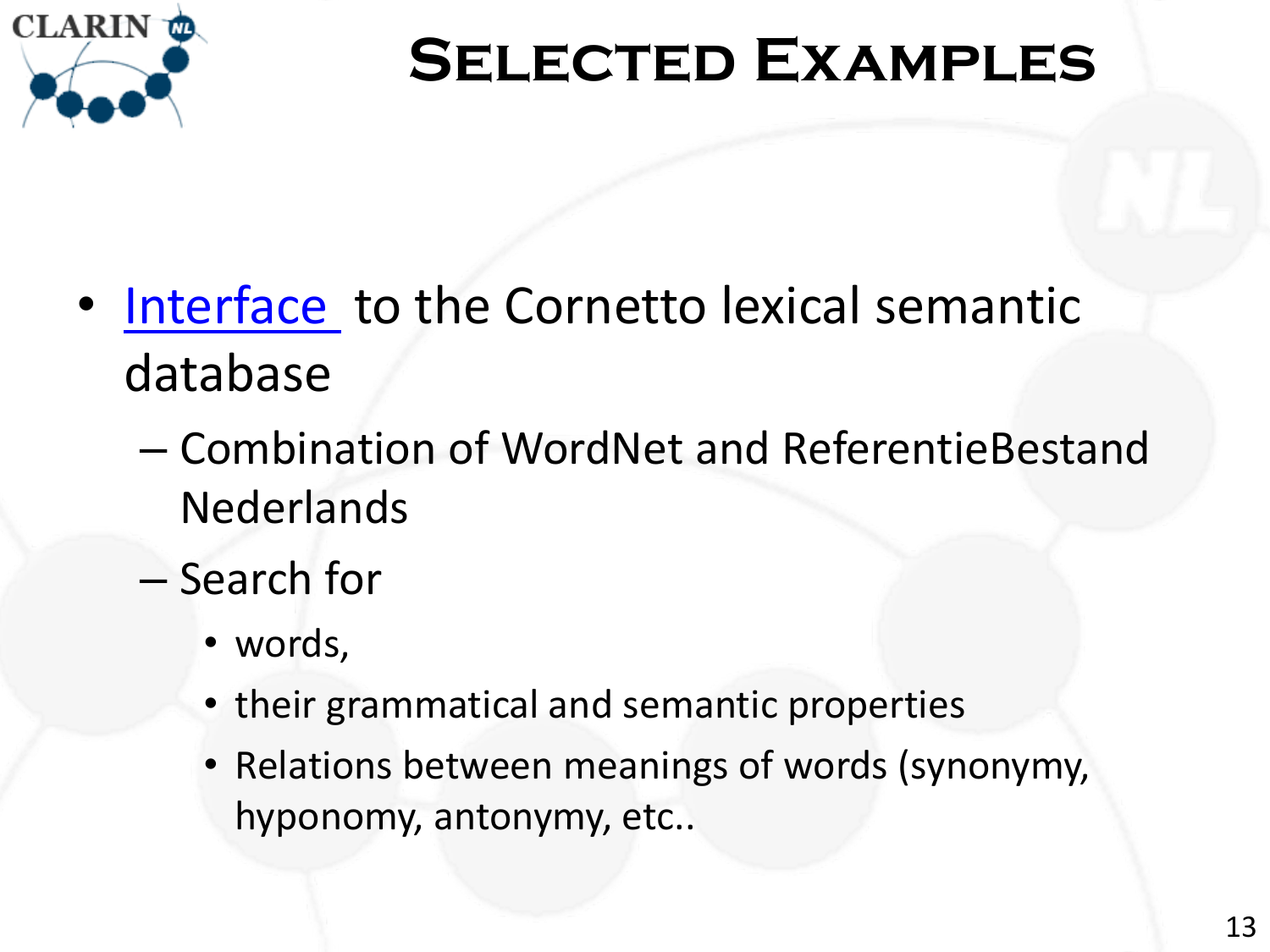

| O Outlook W                   | $\bullet$ CCR CLA<br>Concept Regist                                         | $\Box$ CLARIN C<br>CleanCHIL<br>$\mathbf C$ Cornetto $ \dots $<br>Microsoft Wor                                                             | C SHEBANQ<br>Zoekresulta X<br>Project-update<br>New Tab          | ÷                        |      |          |
|-------------------------------|-----------------------------------------------------------------------------|---------------------------------------------------------------------------------------------------------------------------------------------|------------------------------------------------------------------|--------------------------|------|----------|
|                               | ← )  © cornetto.inl.nl/cornetto/cornetto_simple_search.xql                  |                                                                                                                                             | $\triangledown$ C $\bigotimes$ NWO IRIS<br>$\rightarrow$         | ☆<br>自                   |      | $\equiv$ |
| HIWAWITHTY IWAIWMI WITHTWW    |                                                                             |                                                                                                                                             |                                                                  |                          |      |          |
| Download Selection (max. 500) |                                                                             |                                                                                                                                             |                                                                  | 1 to 9 from 9 [previous] | next |          |
| ID                            | <b>Written Form</b>                                                         | <b>Semantics</b>                                                                                                                            | <b>POS Examples</b>                                              | <b>Pragmatics Syntax</b> |      |          |
|                               | boek-mwe-40503(met zijn neus) in de boeken aan het studeren zijn<br>Izitten |                                                                                                                                             |                                                                  |                          |      |          |
|                               | boek-mwe-40509 het groene boekje                                            | woordenlijst der Nederlandse taal                                                                                                           |                                                                  |                          |      |          |
|                               | boek-mwe-40510 een open boek zijn                                           | geen geheimen hebben                                                                                                                        |                                                                  |                          |      |          |
|                               | boek-mwe-40511 de boeken bijhouden                                          | de boekhouding voeren                                                                                                                       |                                                                  |                          |      |          |
| boek-n-1                      | boek                                                                        | bundel bladen van papier                                                                                                                    | nounliets te boek stellen<br>$(9 \text{ more})$                  |                          |      |          |
| $boek-n-2$                    | lboek                                                                       | boekhouding                                                                                                                                 | nounide boeken sluiten                                           |                          |      |          |
| boek- $n-3$                   | boek                                                                        | aantal bladen wit papier, bestemd om er aantekeningen in noun Hij hield het allemaal bij in een klein boekje dat hij altijd<br>te schrijven | bij zich had.                                                    |                          |      |          |
| boek-n-4                      | boek                                                                        | hoofdafdeling van een uitgebreid letterkundig werk                                                                                          | noun in het tweede boek wordt het allemaal uitgelegd.            |                          |      |          |
| boek-n-5                      | boek                                                                        | in boekvorm voor b.v. lucifers, postzegels e.d.                                                                                             | nounHet boek met postzegels bewaarde hij op een geheime<br>plek. |                          |      |          |

#### Details of selected lexical entry (boek-n-1)

| <b>General</b>              |           | <b>Relations</b>     |       | <b>Hierarchy</b>                                                     |       | <b>Word forms</b> |
|-----------------------------|-----------|----------------------|-------|----------------------------------------------------------------------|-------|-------------------|
| llemma:                     | boek type |                      |       | lexical entry Synsetboek-n-1 boekje-n-1 boekwerk-n-1                 | form  | art.nr            |
| <b>part of speech: noun</b> |           | co-synonyms boek-n-5 |       | Synsetgeschrift-n-1 pennenvrucht-n-1 schriftuur-n-1                  | lboek | het singular      |
| form type:                  |           | var. type            | lemma | Synsettaal-n-3 taaluiting-n-1                                        |       | boeken de plural  |
| mode:                       |           | (No form relations)  |       | Synset uiting-n-1                                                    |       |                   |
| morphology:                 |           |                      |       | Synset actie-n-1 gang-n-4 handeling-n-1 verrichting-n-1              |       |                   |
| morpho-syntax: n            |           |                      |       | Synsetgebeurde-n-1 gebeurtenis-n-1 geschiedenis-n-4 ontwikkeling-n-4 |       |                   |
|                             |           |                      |       | nld-21-d n-28590-niets-n-2                                           |       |                   |
|                             |           |                      |       | Synsettaal-n-3 taaluiting-n-1                                        |       |                   |
|                             |           |                      |       | Synsetweergave-n-2                                                   |       |                   |
|                             |           |                      |       | Synsetgezegde-n-2 uiting-n-2                                         |       |                   |
|                             |           |                      |       | nld-21-d n-28590-niets-n-2                                           |       |                   |
|                             |           |                      |       | di boolde in di boolemaale in                                        |       |                   |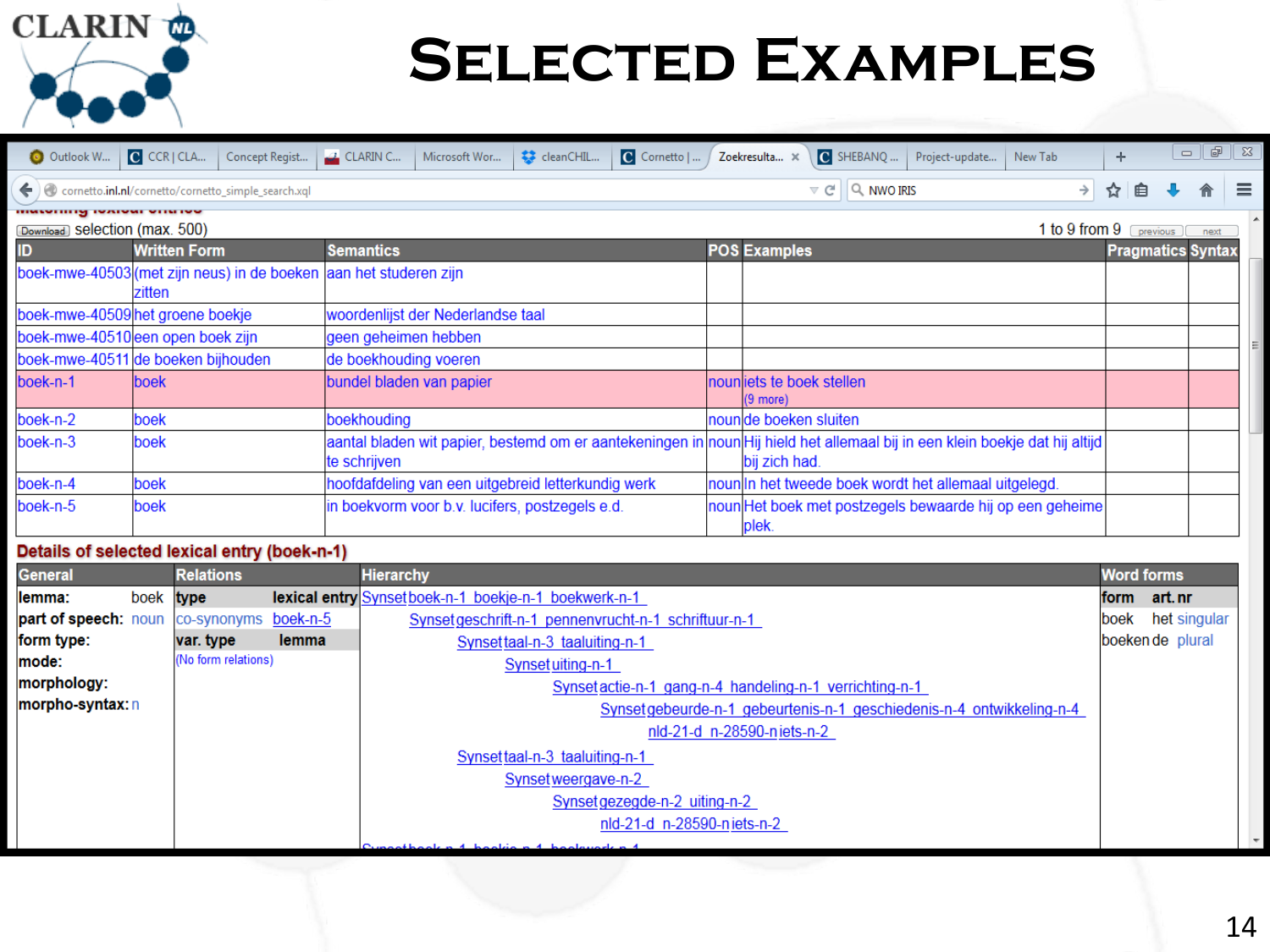

- [Mimore](http://www.meertens.knaw.nl/mimore/search/) [search](http://www.meertens.knaw.nl/mimore/search/) engine
	- Search through 3 Dutch dialect databases ([DiDDD](http://catalog.clarin.eu/vlo/search?fq=collection:Meertens+Collection:+Diversity+in+Dutch+DP+Design+(DiDDD)), [DynaSand](http://catalog.clarin.eu/vlo/search?fq=collection:Meertens+Collection:+Dynamische+Syntactische+Atlas+van+de+Nederlandse+Dialecten+(DynaSAND)), [GTRP](http://catalog.clarin.eu/vlo/search?fq=collection:Meertens+Collection:+Dynamische+Fonologische+en+Morfologische+Atlas+van+de+Nederlandse+Dialecten+(GTRP)) )
	- Analyze the results
	- [presentation of a demonstration scenario](http://www.clarin.nl/system/files/Demo-MIMORE.pptx)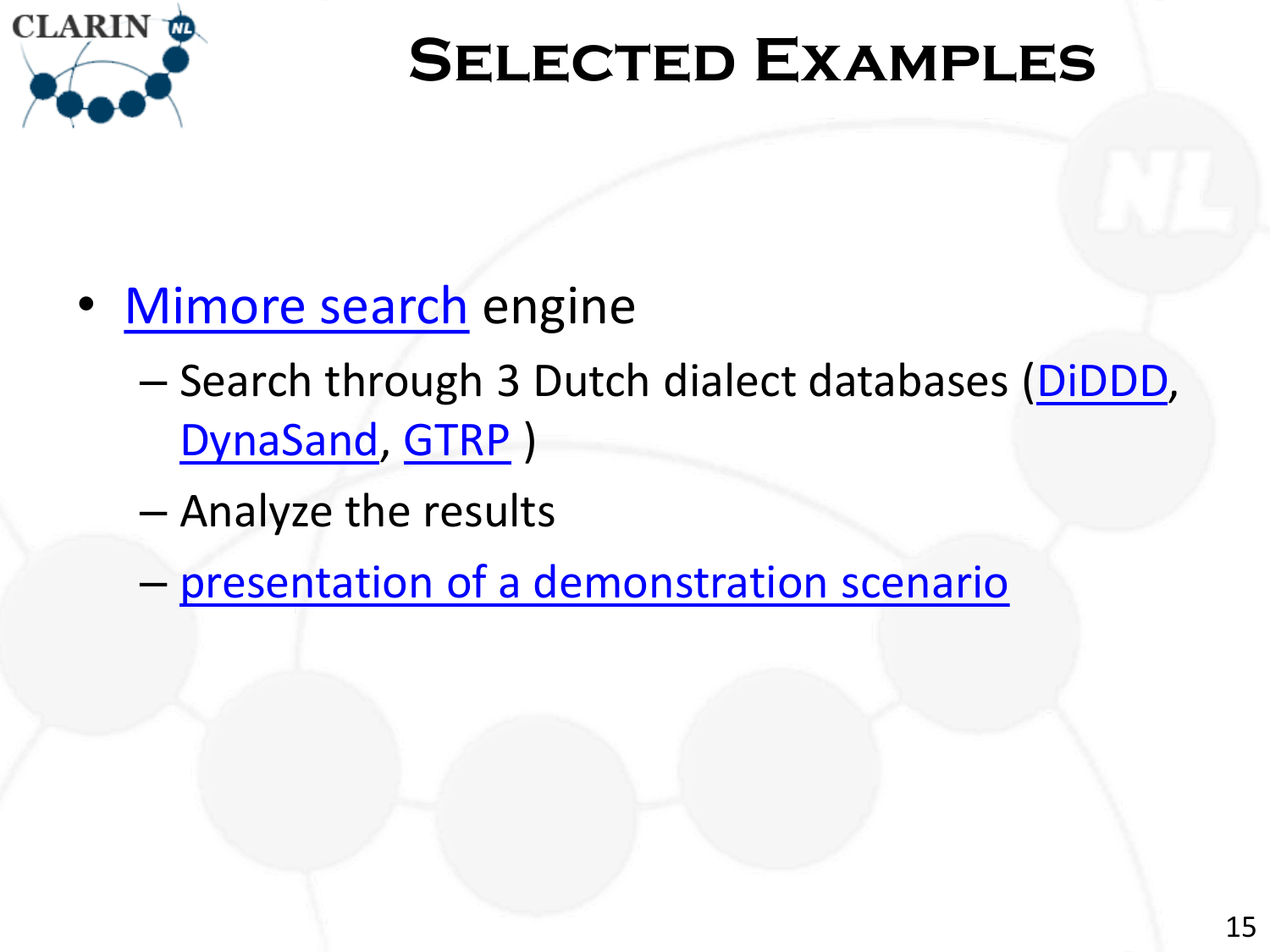| CLARIN<br>TN <sub>L</sub>                                          |                                                                                                                        | <b>SELECTED EXAMPLES</b>                                                                       |                  |                  |                                               |                      |                                     |            |   |
|--------------------------------------------------------------------|------------------------------------------------------------------------------------------------------------------------|------------------------------------------------------------------------------------------------|------------------|------------------|-----------------------------------------------|----------------------|-------------------------------------|------------|---|
| C CCR   CL<br>O Outlook<br>(2) www.meertens.knaw.nl/mimore/search/ | Concept Regi<br>CLARIN                                                                                                 | cleanCHI<br>Microsoft Wo                                                                       | C MIMORE         | Demo-MIMO        | $\parallel$ MIM $\times$<br>$\triangledown$ C | $Q$ NWO IRIS         | $\Box$ CLARIN -<br>Zoekresultate    | $C$ SH > + | ≡ |
|                                                                    | perform new search                                                                                                     |                                                                                                |                  |                  |                                               |                      | no items in your virtual collection |            |   |
|                                                                    | Geographic Conditions : no restrictions<br>Resources & Limits : restricted to 1 resource(s), number of results limited |                                                                                                |                  |                  |                                               |                      |                                     |            |   |
|                                                                    | $\Box$ GTRP<br>$\sqrt{ }$<br>DynaSAND<br>max. 500 results<br>E<br><b>DIDDD</b>                                         | no limit on number of results -<br>$\overline{\phantom{a}}$<br>no limit on number of results - |                  | ▣<br>unlimited   | The total number of results is                | $\blacktriangledown$ | Reset                               |            |   |
|                                                                    | Search for Text : result must contain 'dien'<br>Enter text:<br>dien                                                    |                                                                                                |                  |                  |                                               |                      | Reset                               |            |   |
|                                                                    | Search for Tags: Pron(rel)<br><b>Tag Constructor</b>                                                                   | Predefined Tags<br>Manual Input                                                                | Pron(rel)        |                  |                                               |                      | Reset                               |            |   |
|                                                                    | <b>Categories</b><br>Infmrk                                                                                            | <b>Features</b><br>-d<br>-n                                                                    | -S               | -st              | -t                                            | -de                  |                                     |            |   |
|                                                                    | $\mathsf{v}$<br>N<br>D<br>A<br>Adv<br>Pron                                                                             | -den<br>-e<br>-ten<br>1<br>asp<br>aux                                                          | -er<br>2<br>caus | -je<br>3<br>comp | -jen<br>acc<br>coord                          | -te<br>art<br>dat    |                                     |            |   |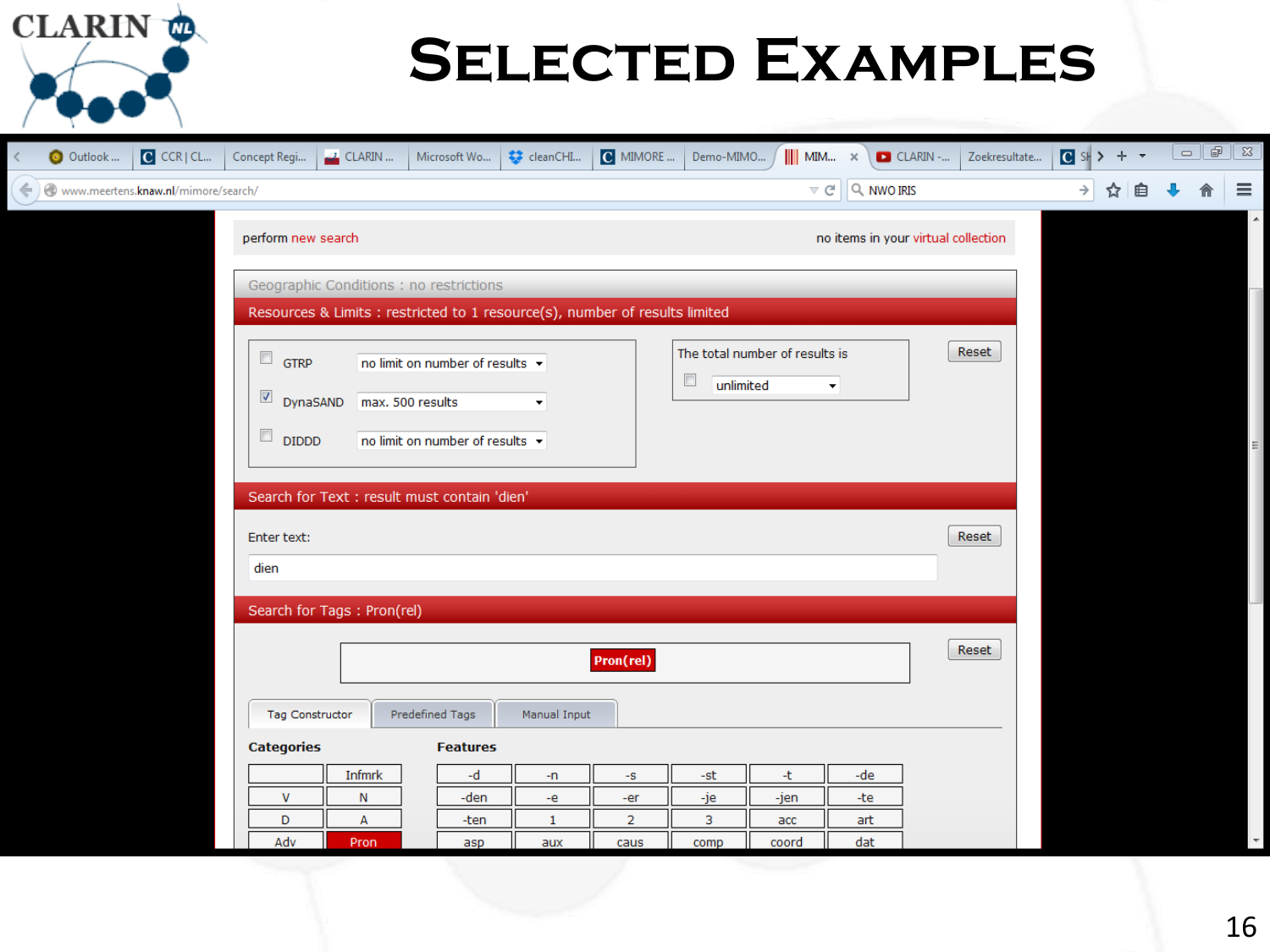

- [OpenSoNaR](http://opensonar.clarin.inl.nl/) Interface
	- To the **SONAR** and the **SONAR New Media** corpus
	- Written Dutch (> 500 m tokens)
	- Exploration and Search
	- For extended pos-tags, word forms, lemmas
	- Combined with metadata for each document
	- 4 different interfaces from simple to expert
	- Login with the account of your own organisation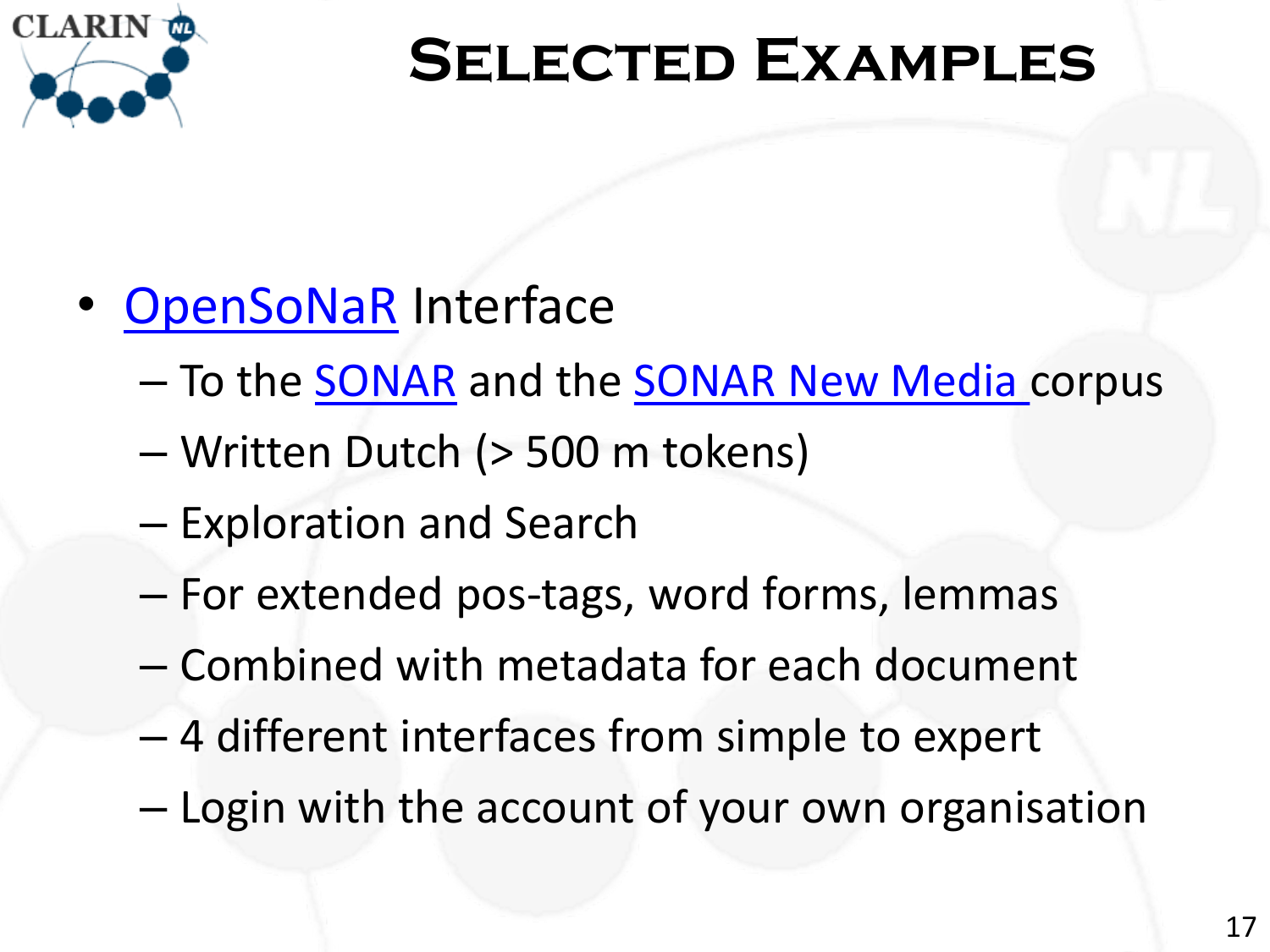| $C$ CCR CL<br>O Outlook<br>Concept Regi                       | C OpenSO<br>CLARIN<br>Microsoft Wo<br>CleanCHI                                                                                                                                                                                                                                                                                                                                                                                                                                                                             | 3 Open x<br>Demo-MIMO                                                                                                                                                                                                                                                                                   | <b>III</b> MIMORE<br>Zoekre > $+$ $-$<br>$\Box$ CLARIN -                                                                                                                                                                                                                                                                                                                                                              |     | $\Box$ $\Box$ $\Box$ |                          |
|---------------------------------------------------------------|----------------------------------------------------------------------------------------------------------------------------------------------------------------------------------------------------------------------------------------------------------------------------------------------------------------------------------------------------------------------------------------------------------------------------------------------------------------------------------------------------------------------------|---------------------------------------------------------------------------------------------------------------------------------------------------------------------------------------------------------------------------------------------------------------------------------------------------------|-----------------------------------------------------------------------------------------------------------------------------------------------------------------------------------------------------------------------------------------------------------------------------------------------------------------------------------------------------------------------------------------------------------------------|-----|----------------------|--------------------------|
| A https://portal.clarin.inl.nl/opensonar whitelab/page/search |                                                                                                                                                                                                                                                                                                                                                                                                                                                                                                                            |                                                                                                                                                                                                                                                                                                         | $\triangledown$ C $\vert$ Q NWO IRIS<br>$\rightarrow$                                                                                                                                                                                                                                                                                                                                                                 | ☆ 自 |                      | $\equiv$                 |
| Export                                                        |                                                                                                                                                                                                                                                                                                                                                                                                                                                                                                                            |                                                                                                                                                                                                                                                                                                         |                                                                                                                                                                                                                                                                                                                                                                                                                       |     |                      | $\overline{\phantom{a}}$ |
| Group▲ ▼                                                      | Hits A V                                                                                                                                                                                                                                                                                                                                                                                                                                                                                                                   |                                                                                                                                                                                                                                                                                                         |                                                                                                                                                                                                                                                                                                                                                                                                                       |     |                      |                          |
| het europees parlement                                        | 14309                                                                                                                                                                                                                                                                                                                                                                                                                                                                                                                      |                                                                                                                                                                                                                                                                                                         |                                                                                                                                                                                                                                                                                                                                                                                                                       |     |                      |                          |
| het openbaar ministerie                                       | 7336                                                                                                                                                                                                                                                                                                                                                                                                                                                                                                                       |                                                                                                                                                                                                                                                                                                         |                                                                                                                                                                                                                                                                                                                                                                                                                       |     |                      |                          |
| het openbaar vervoer                                          | 5866                                                                                                                                                                                                                                                                                                                                                                                                                                                                                                                       |                                                                                                                                                                                                                                                                                                         |                                                                                                                                                                                                                                                                                                                                                                                                                       |     |                      |                          |
| het vlaams parlement                                          | 5357                                                                                                                                                                                                                                                                                                                                                                                                                                                                                                                       |                                                                                                                                                                                                                                                                                                         |                                                                                                                                                                                                                                                                                                                                                                                                                       |     |                      |                          |
| het vlaams gewest                                             | 2857                                                                                                                                                                                                                                                                                                                                                                                                                                                                                                                       |                                                                                                                                                                                                                                                                                                         |                                                                                                                                                                                                                                                                                                                                                                                                                       |     |                      |                          |
| het vlaams belang                                             | 2320                                                                                                                                                                                                                                                                                                                                                                                                                                                                                                                       |                                                                                                                                                                                                                                                                                                         |                                                                                                                                                                                                                                                                                                                                                                                                                       |     |                      |                          |
| het nederlands elftal                                         | 2024                                                                                                                                                                                                                                                                                                                                                                                                                                                                                                                       |                                                                                                                                                                                                                                                                                                         |                                                                                                                                                                                                                                                                                                                                                                                                                       |     |                      |                          |
| het hoog onderwijs                                            | 1957                                                                                                                                                                                                                                                                                                                                                                                                                                                                                                                       |                                                                                                                                                                                                                                                                                                         |                                                                                                                                                                                                                                                                                                                                                                                                                       |     |                      |                          |
| het dagelijks leven                                           | 1900<br>View detailed documents in this group - Load more                                                                                                                                                                                                                                                                                                                                                                                                                                                                  |                                                                                                                                                                                                                                                                                                         |                                                                                                                                                                                                                                                                                                                                                                                                                       |     |                      |                          |
|                                                               | succesvol als schrijver, in<br>te halen $\mathbb{P}^n$ in<br>geven een kleurrijk beeld van<br>De leugen regeert in<br>de rol van liegen in<br>weinige onderzoeken naar liegen in<br>plaats van het liegen in<br>waarheid blijft de norm voor<br>lening afgesloten voor uitgaven voor<br>mensen . Brilman, in<br>(naar we vernemen in<br>Betsy Udink elke maand over<br>die inspeelt op situaties uit.<br>WhiteLab v0.4.2 @ Tilburg University 2014 - Development: De Taalmonsters - Powered by: BlackLab Server @ INL 2014 | het dagelijks leven<br>het dagelijks leven<br>het dagelijks leven<br>het dagelijks leven<br>het dagelijks leven<br>het dagelijks leven<br>het dagelijks leven<br>het dagelijks leven<br>het dagelijks leven<br>het dagelijks leven<br>het dagelijks leven<br>het dagelijks leven<br>het dagelijks leven | miste Pavese " handigheid<br>is Barnard juwelier en uurwerkmaker<br>in de nauwelijks gekende laatmiddeleeuwse<br>onderscheidt een leugen zich vrijwel<br>heeft DePaulo nu, samen<br>door een team onder<br>$\therefore$ Af en toe $\ldots$<br>DePaulo:" Mensen<br>. Bijna de helft (<br>rechter bij het Amsterdamse gerechtshof<br>ook met woord en taal<br>in Pakistan, De allerlaatste<br>Zes jaar geleden fuseerde |     |                      |                          |

CLARIN<sup>to</sup>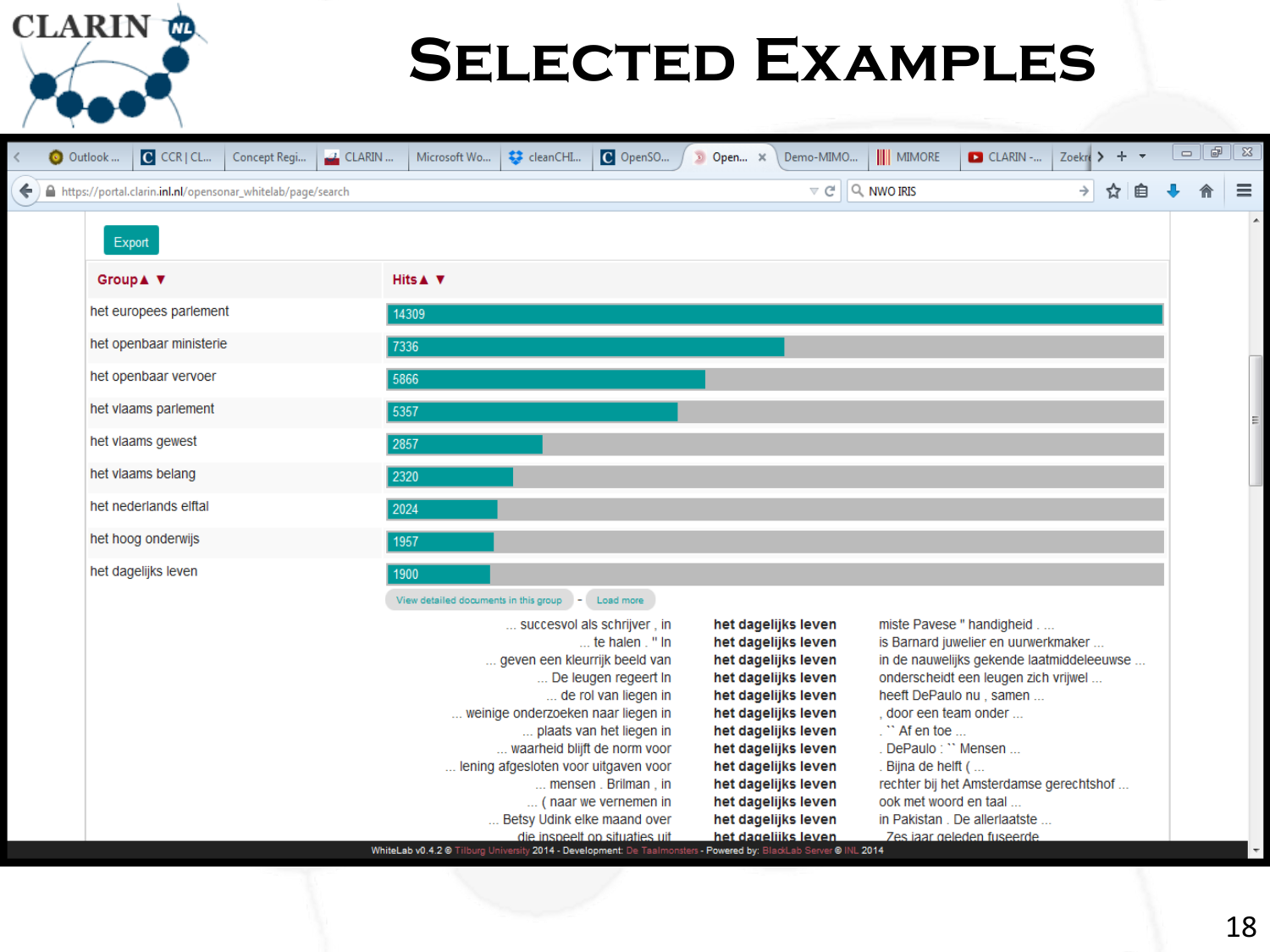

#### • [GrETEL](http://nederbooms.ccl.kuleuven.be/eng/gretel)

- Example-based search in treebanks
- Lassy-Small (1 m tokens, manually verified)
- Spoken Dutch Corpus (CGN) 1 m tokens, manually verified
- SONAR Corpus (500 m tokens, automatically parsed)
- Result of cooperation with Flanders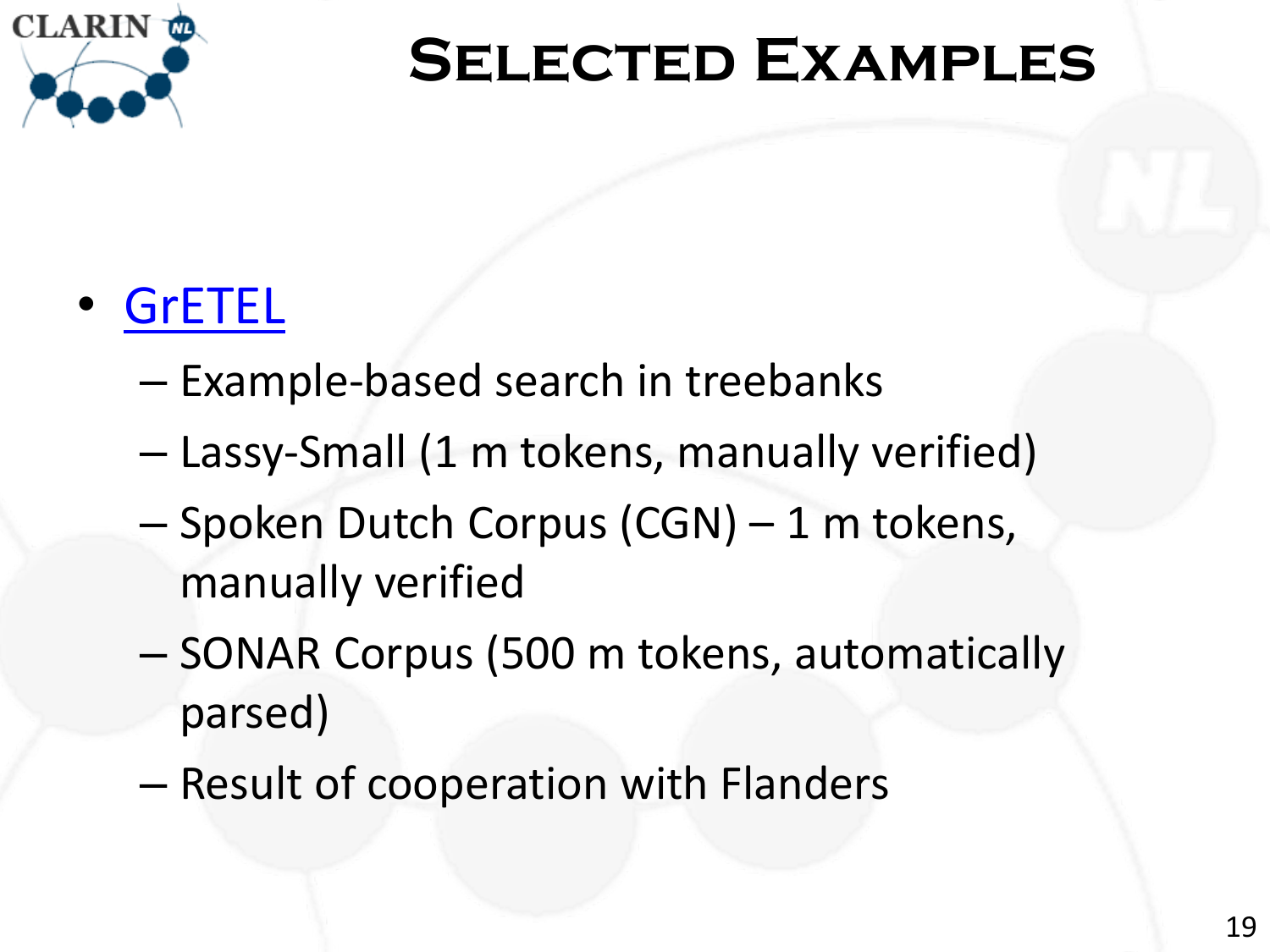

|                                                                                 | Bestand Bewerken Beeld Geschiedenis Bladwijzers Extra Help                              |                                                                                               |                                        |                                            |         |  |            |  |
|---------------------------------------------------------------------------------|-----------------------------------------------------------------------------------------|-----------------------------------------------------------------------------------------------|----------------------------------------|--------------------------------------------|---------|--|------------|--|
|                                                                                 | <b>A</b> CLARIN Annual Confe X <b>C</b> DUELME Data   CLARI X <b>C</b> Home   CLARIN-NL | $\mathbb{R} \times \mathbb{C}$ Data, Tools, Demonstr $\mathbb{R} \times \mathbb{C}$ OpenSoNaR |                                        | X GrETEL for LASSY (v1 X C Outlook Web App |         |  | <b>X +</b> |  |
| $\left(\blacklozenge\right)$ (@ nederbooms.ccl. <b>kuleuven.be</b> /eng/node/52 |                                                                                         |                                                                                               | $\triangledown$ C' $\bigotimes$ Zoeken |                                            | ☆自→ 俞 < |  |            |  |
| $\mathbb{P}$ Meest bezocht $\Box$ Aan de slag                                   |                                                                                         |                                                                                               |                                        |                                            |         |  |            |  |

Search within results:

| <b>SENTENCE ID</b>                 | <b>MATCHING SENTENCE</b>                                                                                                                                                                                     | <b>HITS</b> | <b>DISPLAY</b><br><b>OPTIONS</b>           |  |
|------------------------------------|--------------------------------------------------------------------------------------------------------------------------------------------------------------------------------------------------------------|-------------|--------------------------------------------|--|
|                                    |                                                                                                                                                                                                              |             |                                            |  |
| WR-P-E-<br>I-0000015007.p.1.s.40   | Daarnaast wilde Engeland een aaneensluitend gebied in bezit nemen, lopend van Zuid-Afrika, via<br>Oost-Afrika, het Midden-Oosten, Brits-Indië en uiteindelijk tot aan Australië en Nieuw-Zeeland<br>aan toe. | 1           | [full screen]<br>[XML]                     |  |
| WR-P-F-<br>I-0000039352.p.3.s.69   | De idee van de marketentsters is afgeleid van de vrouwen die (vaak met kind en kegel) in de 16e<br>en 17e eeuw achter de legers aan trokken.                                                                 | 1           | [full screen]<br>[XML]                     |  |
| WR-P-P-<br>H-0000000028.p.6.s.1    | Het was niet de eerste keer dat soldaten achter een voetbal aan het niemandsland inrenden.                                                                                                                   | 1           | [full screen]<br>[XML]                     |  |
| WS-U-E-<br>A-0000000241.p.9.s.5    | - Aan de telefoon Peter d'Hamecourt, Peter, het metrostation is twee haltes bij jouw kantoor<br>vandaan, wat is het laatste nieuws?                                                                          | 1           | [full screen]<br>[XML]                     |  |
| $WS-U-E-$<br>A-0000000032.p.10.s.3 | Juwelier de Wit haalt daarom dagelijks tientallen junks bij zijn koffiezetapparaat vandaan.                                                                                                                  |             | [full screen]<br>[XML]                     |  |
| $WR-P-P-$<br>I-0000000033.p.20.s.2 | Voor het eerst sinds lang klommen de christen-democraten weer boven de socialisten uit.                                                                                                                      | 1           | [full screen]<br>[XML]                     |  |
| $WR-P-P-$<br>I-0000000183.p.12.s.1 | Ook de uitbetalingen aan piloten en kaderleden in het buitenland zou volgens sommigen buiten de<br>fiscus om verlopen zijn.                                                                                  | 1           | [full screen]<br><b>TXML1</b>              |  |
|                                    | Kortom, waar werkgevers en vakbondsvertegenwoordigers collectieve arbeidsovereenkomsten                                                                                                                      |             | $\mathbf{r} \cdot \mathbf{r} = \mathbf{0}$ |  |
| <b>SENTENCE ID</b>                 | <b>MATCHING SENTENCE</b>                                                                                                                                                                                     | <b>HITS</b> | <b>DISPLAY</b><br><b>OPTIONS</b>           |  |

Showing 1 to 267 of 267 entries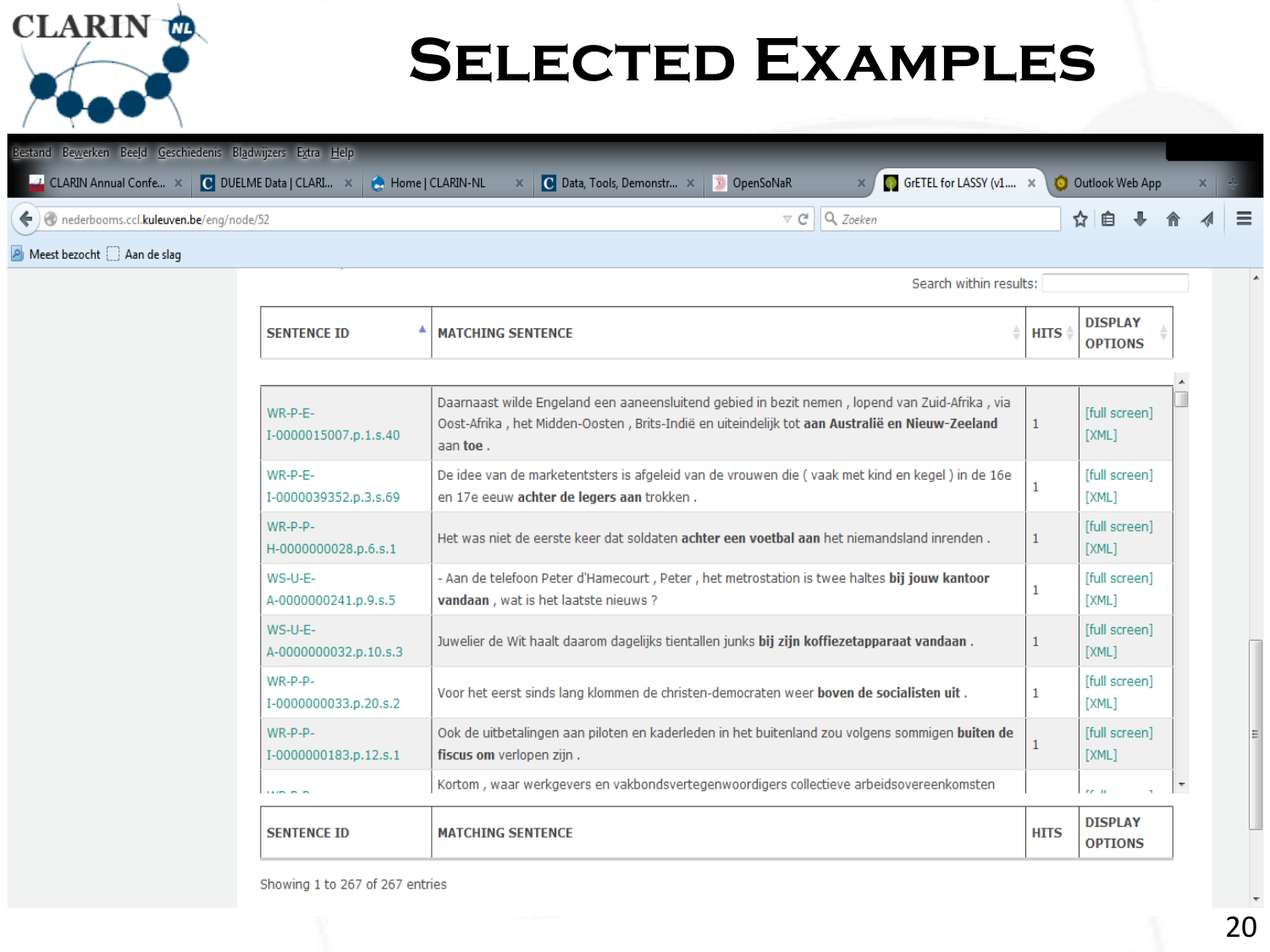

#### • [PaQu](http://zardoz.service.rug.nl:8067/)

- Enrich your (Dutch) data with full parses via TTNWW or PaQu
- Upload your data in PaQu
- Search in your enriched data with PaQu
- Intermediate version available
	- See also my presentation at 16:00hrs in 3.02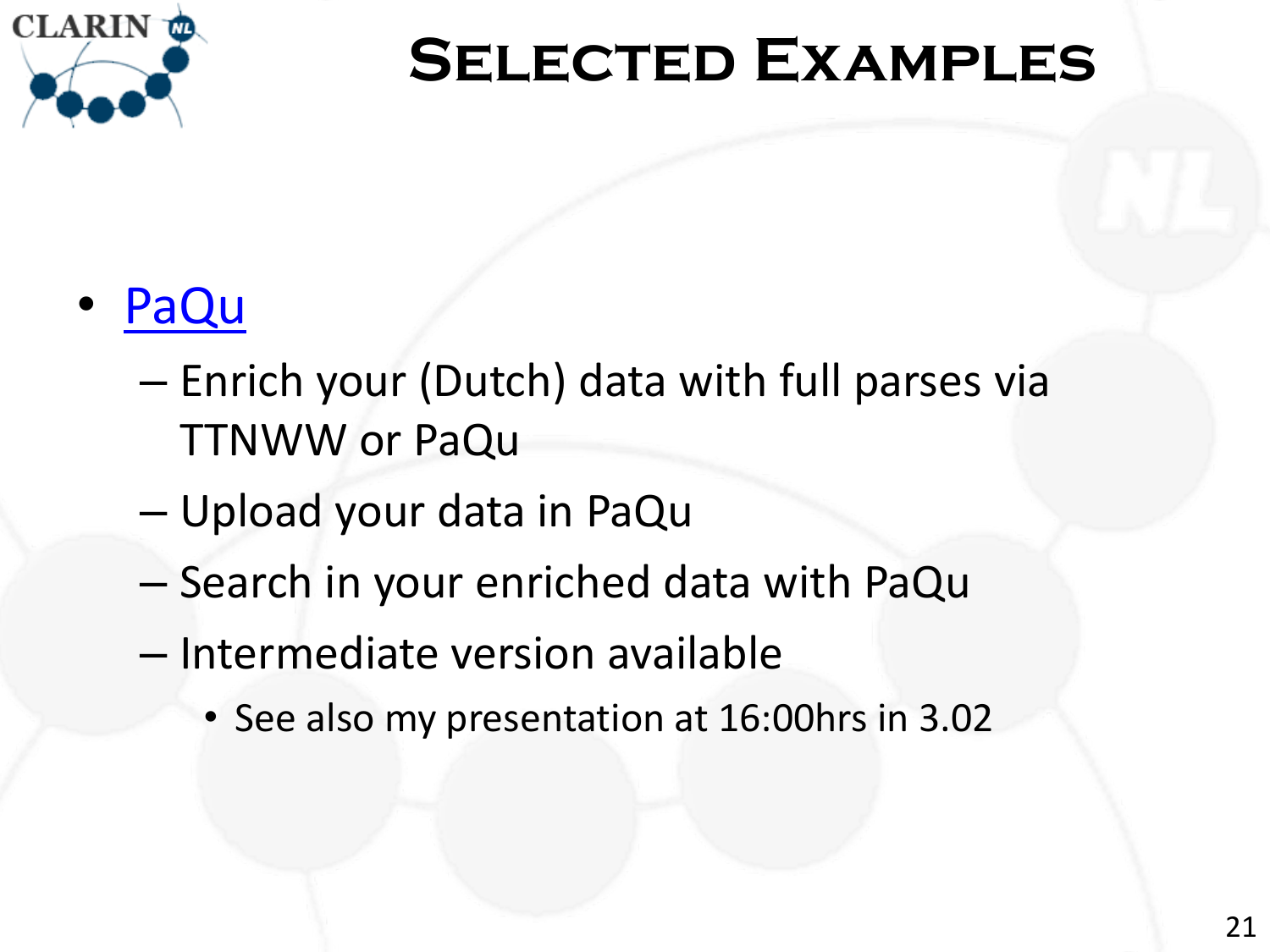

#### **Overview**

- What is CLARIN?
- What CLARIN has to offer to linguists
- **How you can learn to use the functionality offered**
- Current Status and Near Future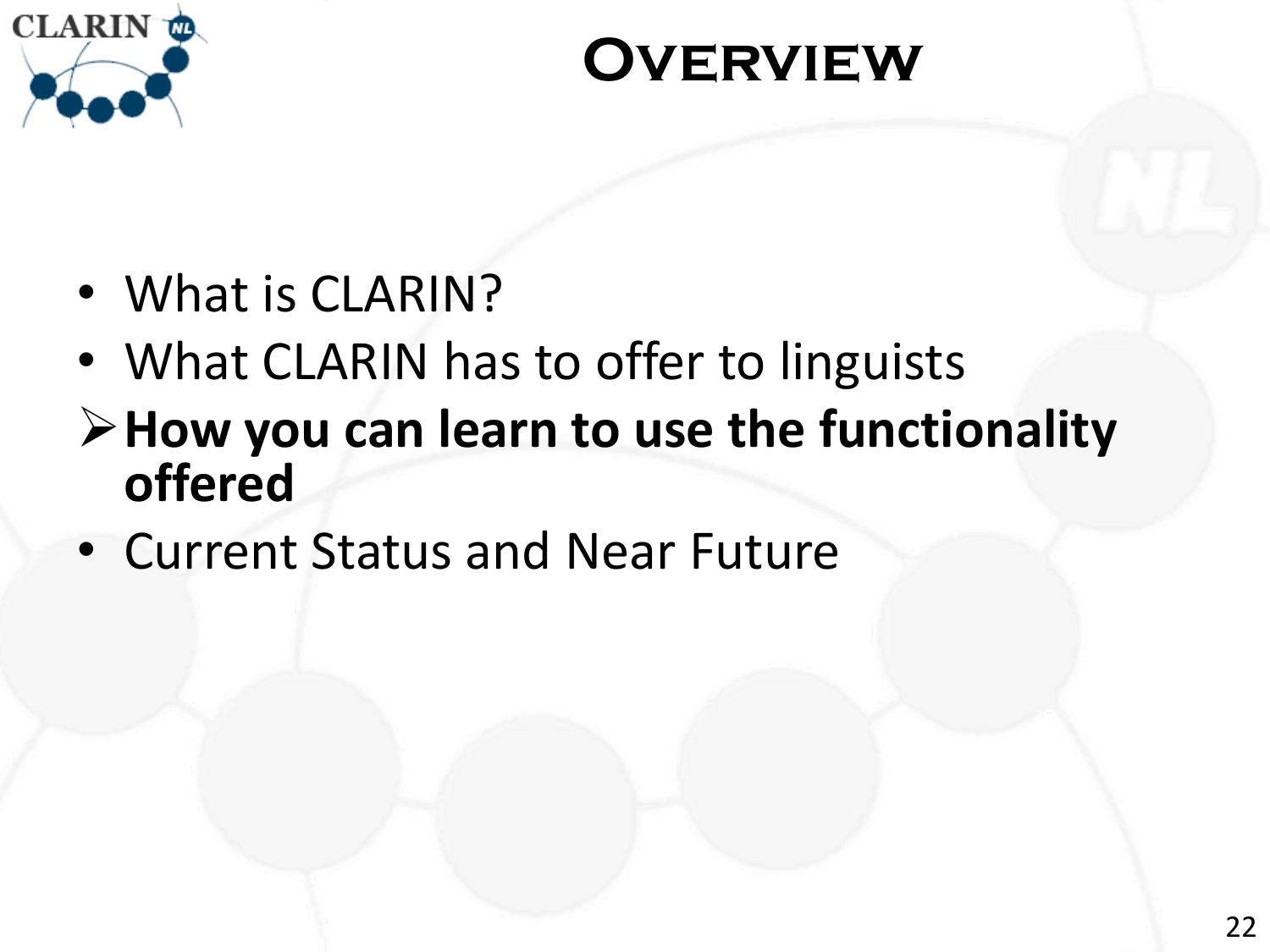

# **Education & Training**

- How do you learn to use these tools?
	- Courses / tutorials regularly organized
	- LOT [summer](http://www.clarin.nl/node/2016) / [winter](http://www.clarin.nl/node/2044) school courses
	- Demonstration scenarios and/or screen casts
		- E.g. for [Gabmap](http://www.gabmap.nl/?page_id=216) [GrETEL](http://nederbooms.ccl.kuleuven.be/eng/docgretel) [OpenSONAR](http://opensonar.inl.nl/)
	- Educational modules via the [portal](http://dev.clarin.nl/node/CLARIN Educational Packages):
		- [https://dev.clarin.nl/node/CLARIN%20Educational%20P](https://dev.clarin.nl/node/CLARIN Educational Packages) [ackages](https://dev.clarin.nl/node/CLARIN Educational Packages)
	- Helpdesk: [helpdesk@clarin.nl](mailto:helpdesk@clarin.nl)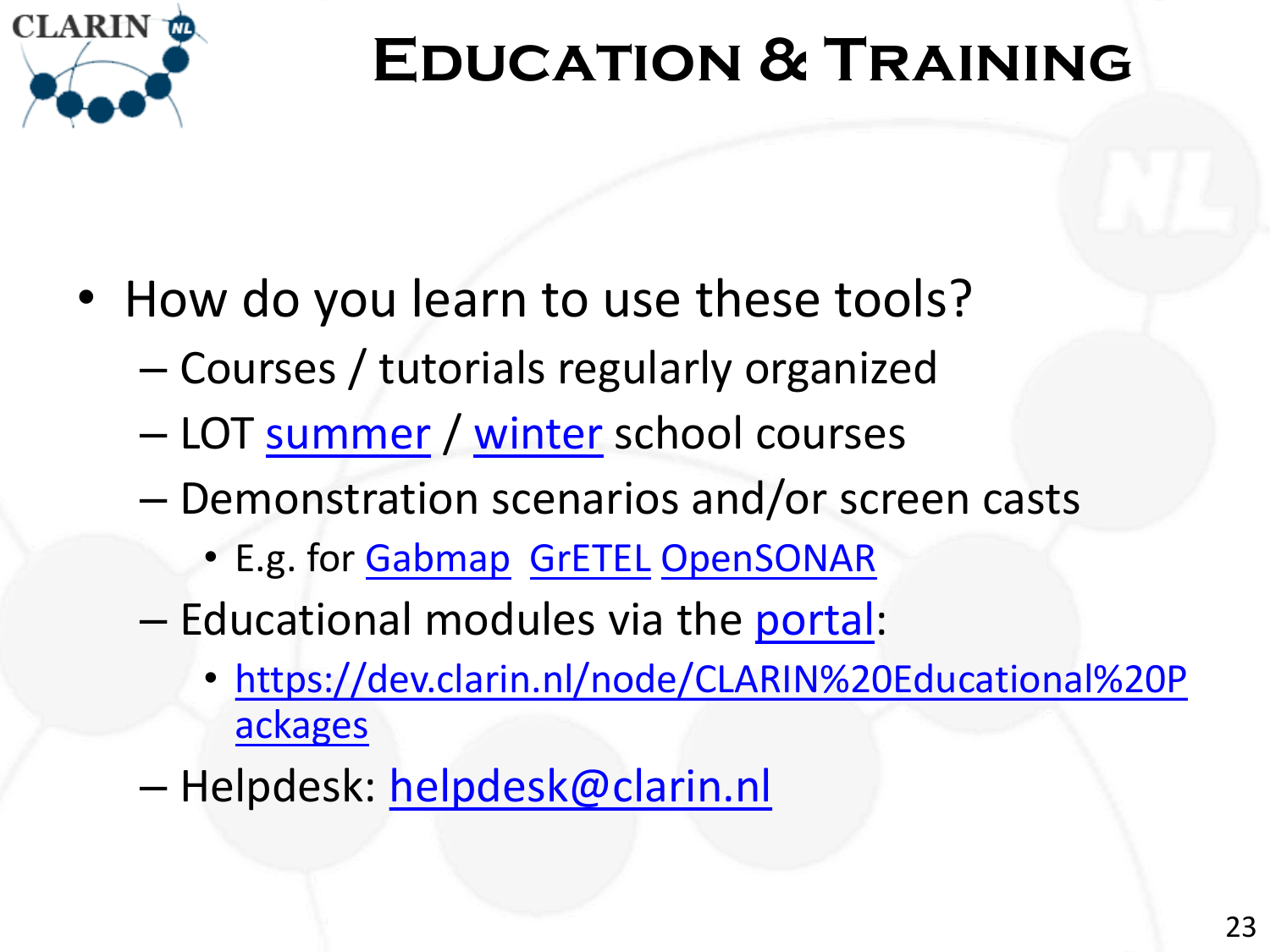

# **Education & Training**

- Do you want to know more?
	- Visit the [CLARIN-NL portal](http://portal.clarin.nl/)
	- View the [CLARIN-NL movies](http://www.clarin.nl/node/403)
	- Ask me (or others) during this TIN-dag
	- I can demonstrate some tools during the breaks
	- Visit my presentation 16:00hrs in 3.02 (on PaQu)
	- Visit the [CLARIN-NL Final event:](http://www.clarin.nl/node/2074)
		- March 13, 2015, Beeld & Geluid, Hilversum (in the morning)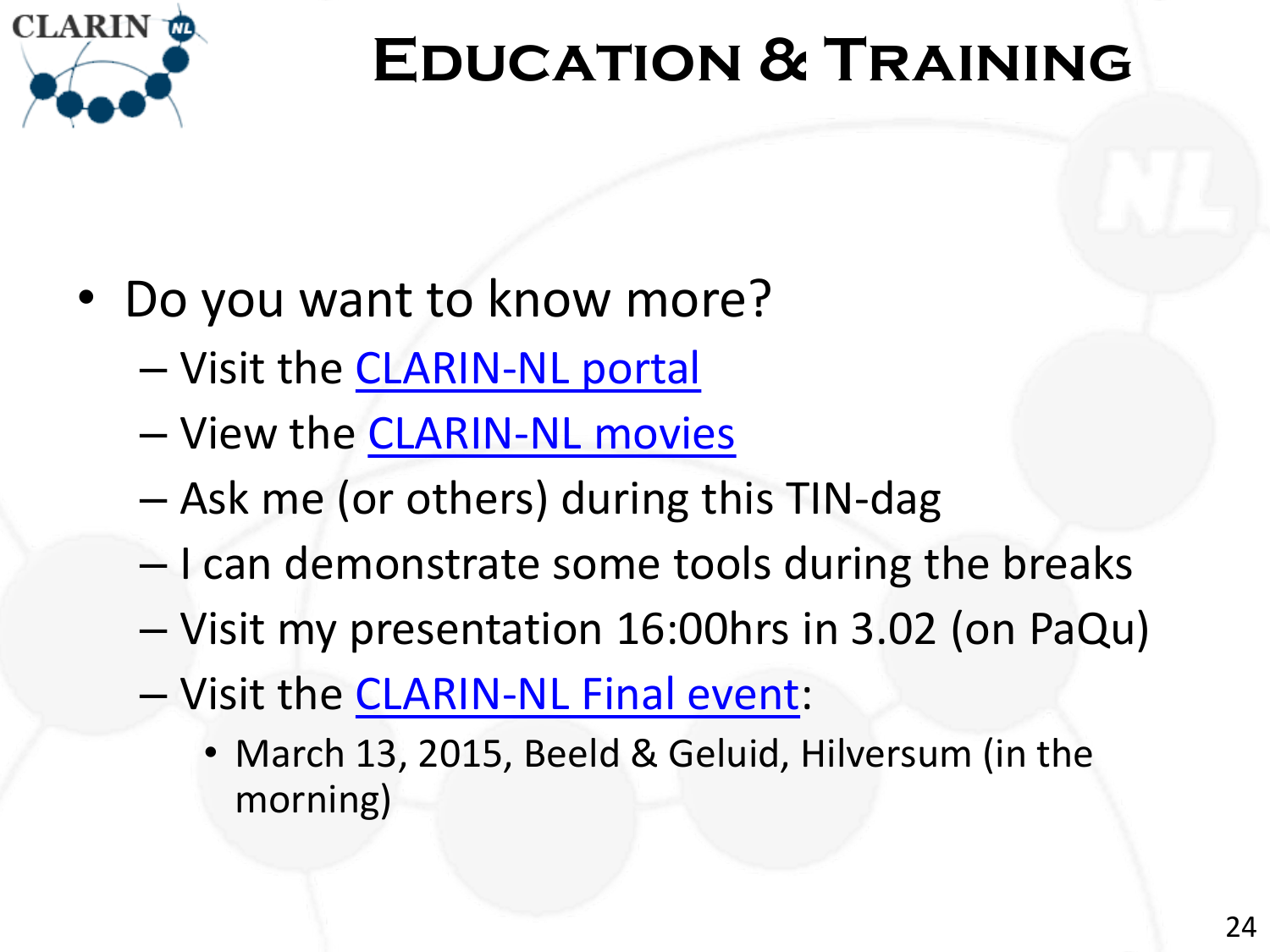

#### **Overview**

- What is CLARIN?
- What CLARIN has to offer to linguists
- How you can learn to use the functionality offered
- **Current Status and Near Future**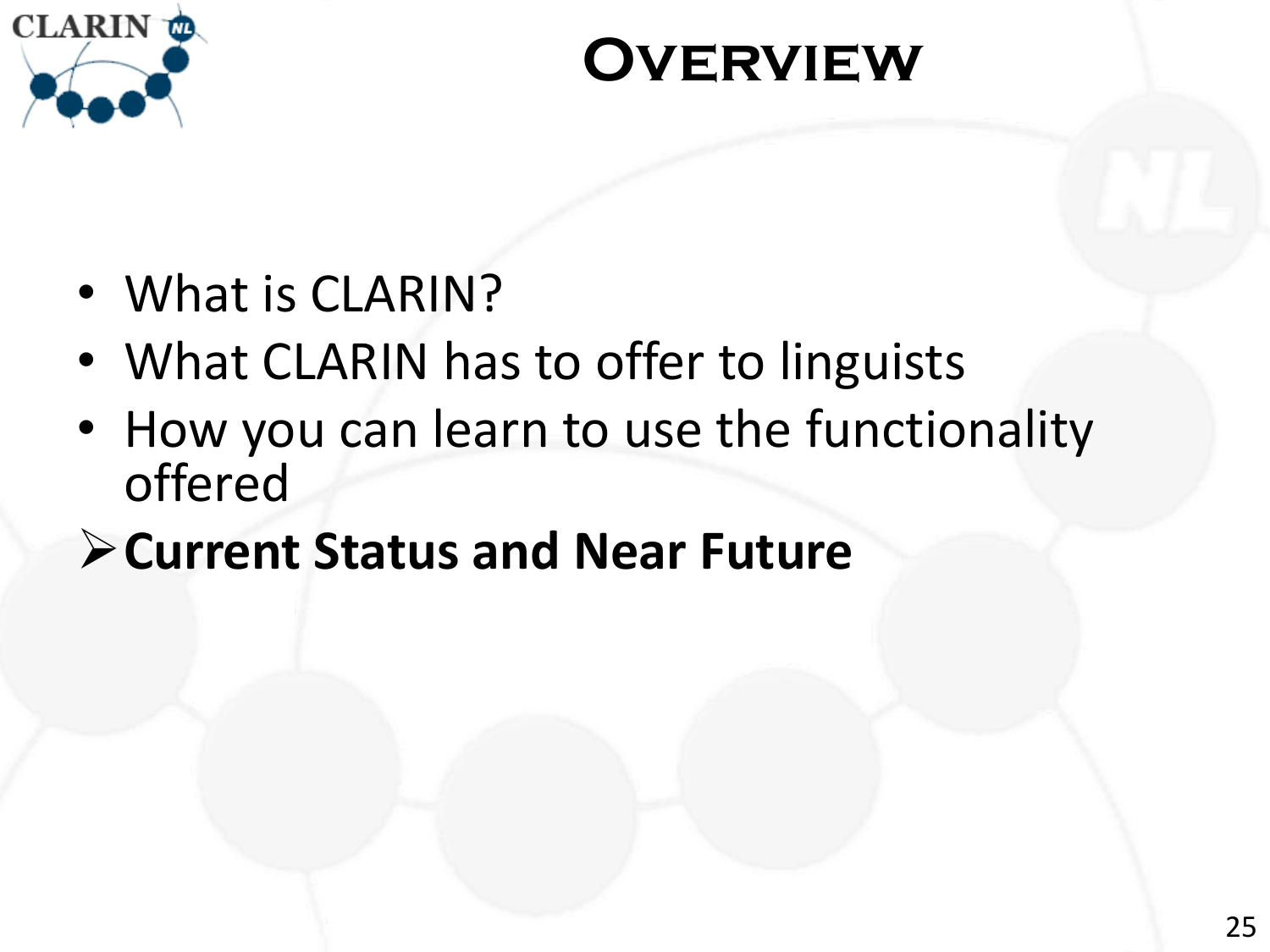

## **Current Status & Future**

- CLARIN-NL will finish by April 1, 2015
- <span id="page-25-0"></span>• Successor project CLARIAH [www.clariah.nl](http://www.clariah.nl/)
	- $-$  Jan 1st, 2015 Jan 1st, 2019
	- 12 million euro budget
	- Linguistics is one of the 3 core disciplines (with social-economic history and media studies)
	- [Kick-off M](http://www.clariah.nl/clariah-kick-off)arch 13, 2015, Beeld & Geluid, Hilversum (in the afternoon)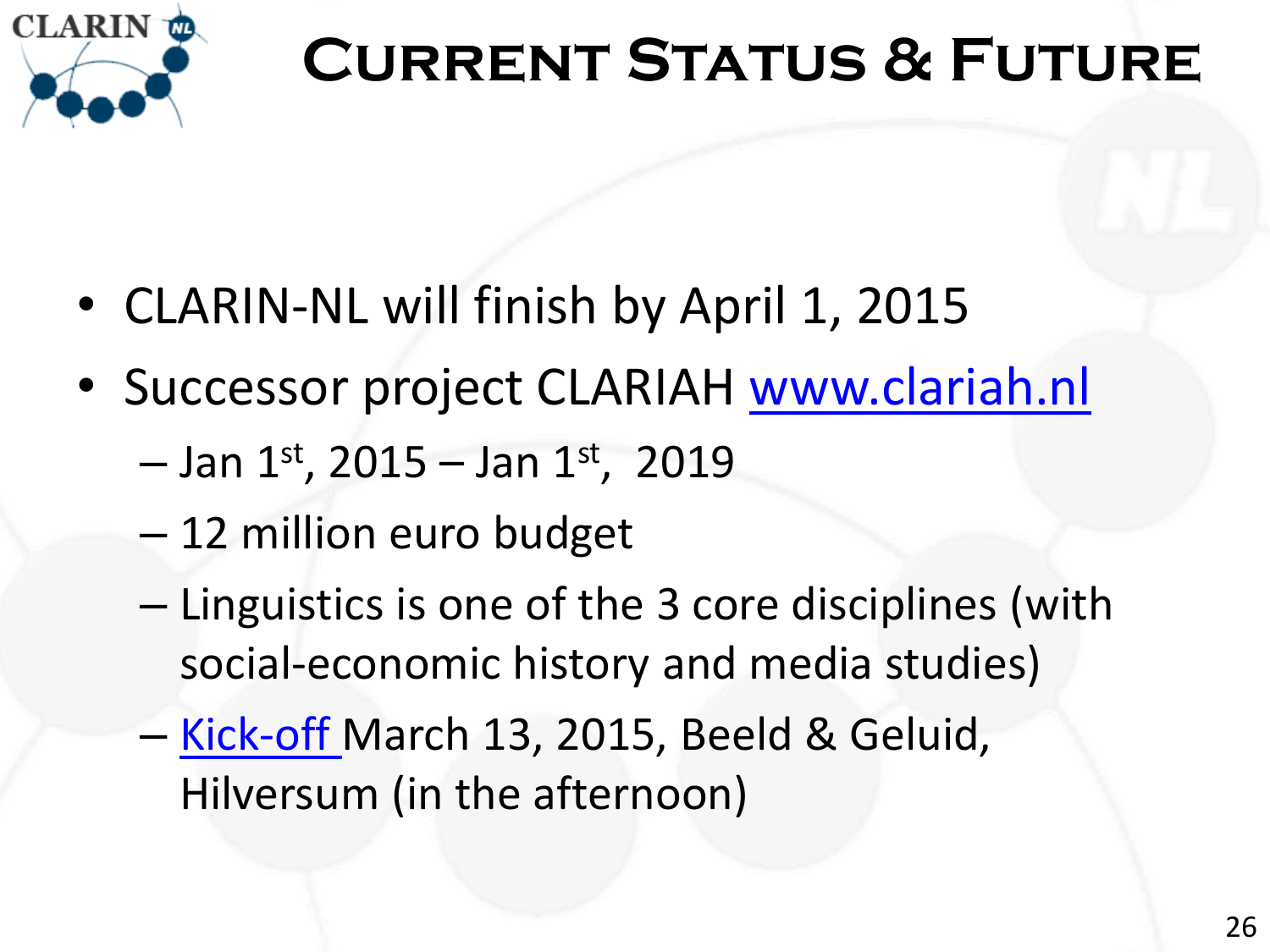

# <span id="page-26-0"></span>Thanks for Attention!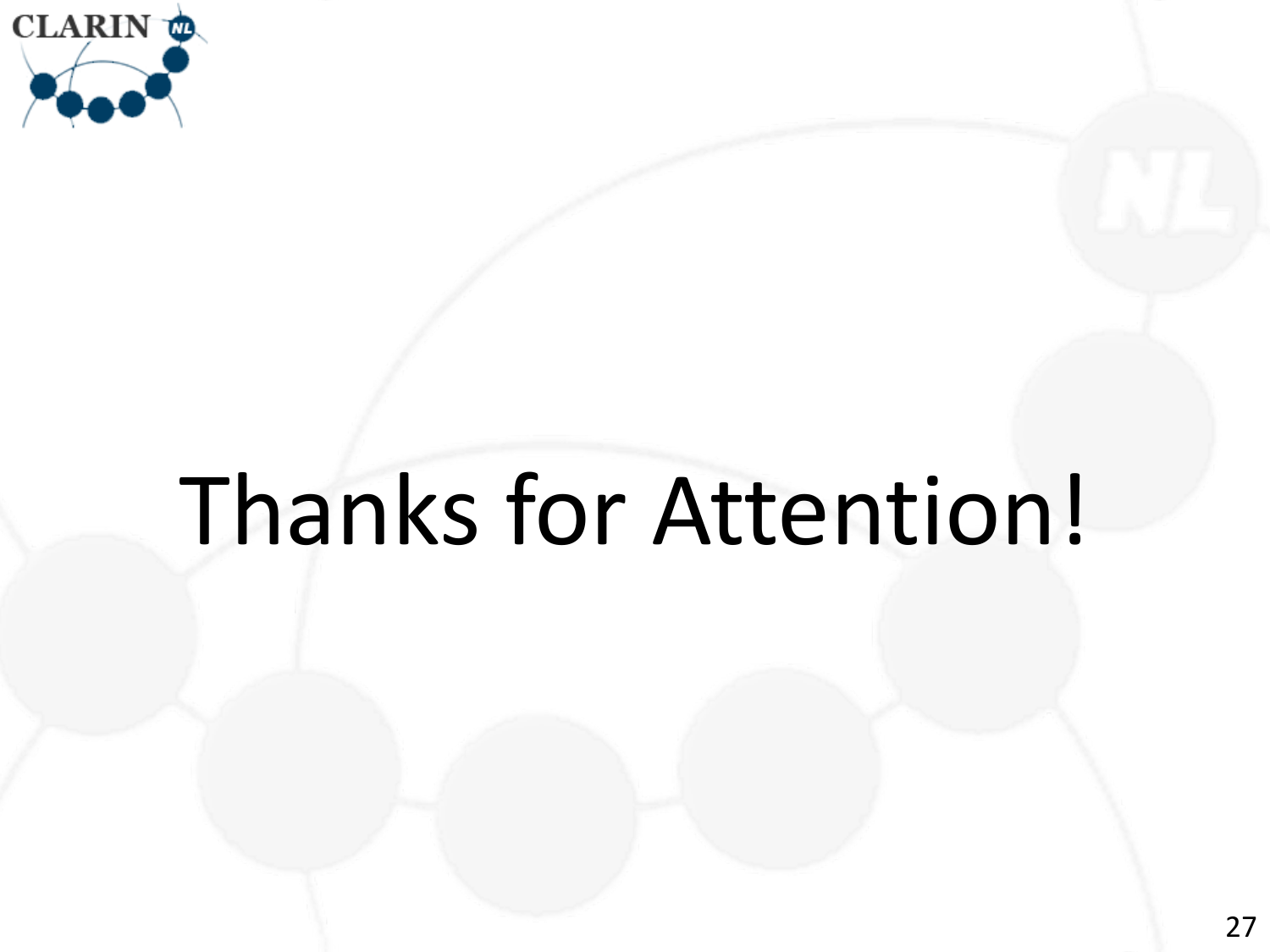

#### **Subdisciplines**

#### **CLARIN-NL – Linguistics subdisciplines**

<span id="page-27-0"></span>

| <b>Historical linguistics</b> | Dialectology                                 | <b>Discourse Studies</b>     |
|-------------------------------|----------------------------------------------|------------------------------|
| Language<br>Acquisition       | Language<br>Documentation                    | Lexicology /<br>Lexicography |
| Morphology                    | Morpho-syntax                                | Phonetics                    |
| Phonology                     | Pidgin & Creole<br><b>Studies</b>            | <b>Semantics</b>             |
| Sign Language                 | <b>Specific Language</b><br>Impairment (SLI) | Syntax                       |
| <b>Typology</b>               | $\cdots$                                     |                              |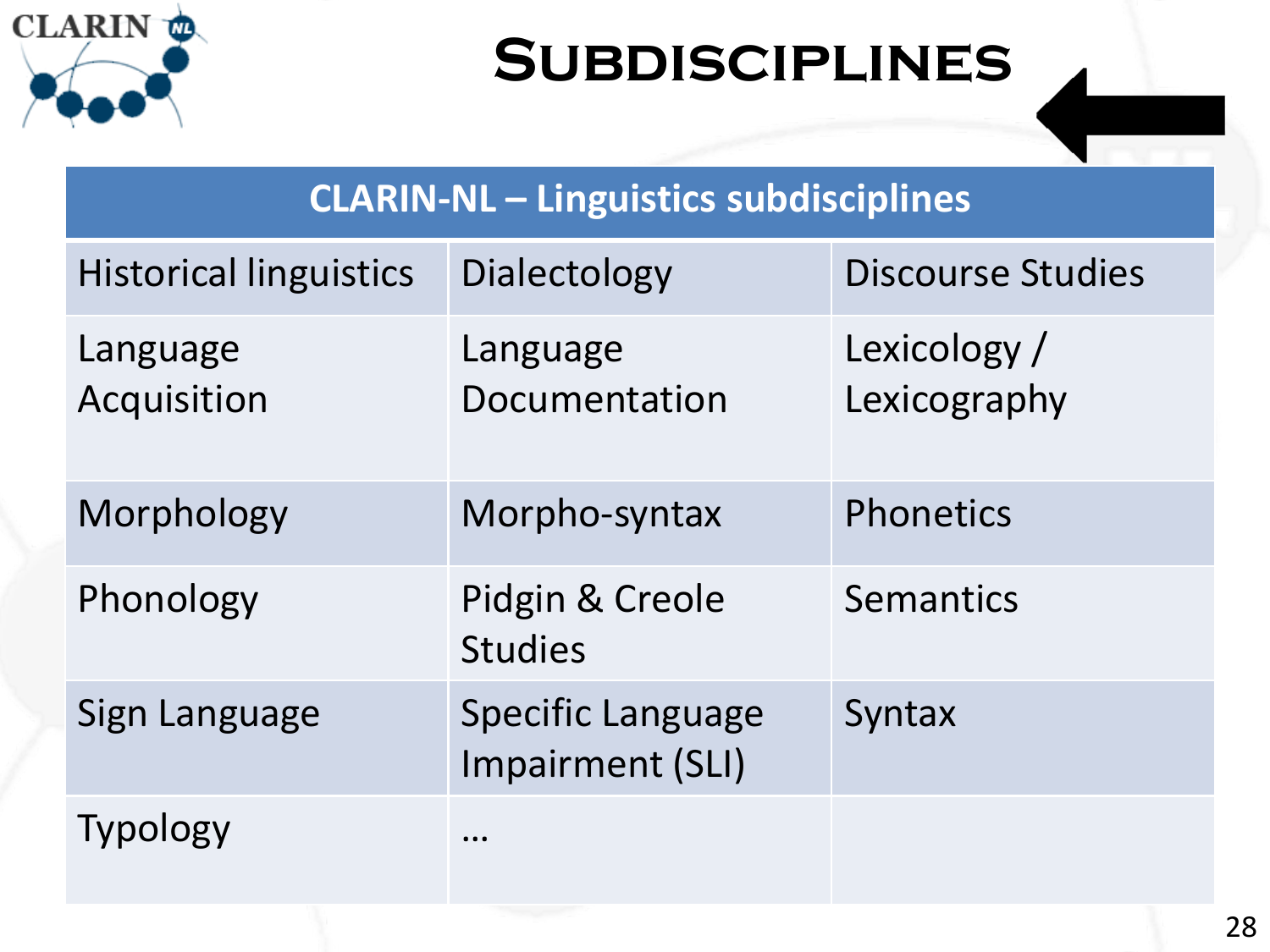

#### **LANGUAGES COVERED**

| <b>CLARIN-NL - Languages</b> |                                                                                                 |         |  |  |  |
|------------------------------|-------------------------------------------------------------------------------------------------|---------|--|--|--|
| Dutch                        | English                                                                                         | German  |  |  |  |
| Frisian                      | Dutch Sign Language Classical Greek                                                             |         |  |  |  |
| French                       | Hebrew                                                                                          | Aramaic |  |  |  |
| Syriac                       | > 50 languages from And more<br><b>Insular South East</b><br><b>Asia and West New</b><br>Guinea |         |  |  |  |

<span id="page-28-0"></span>• And many more (> 2,000) from all CLARIN countries